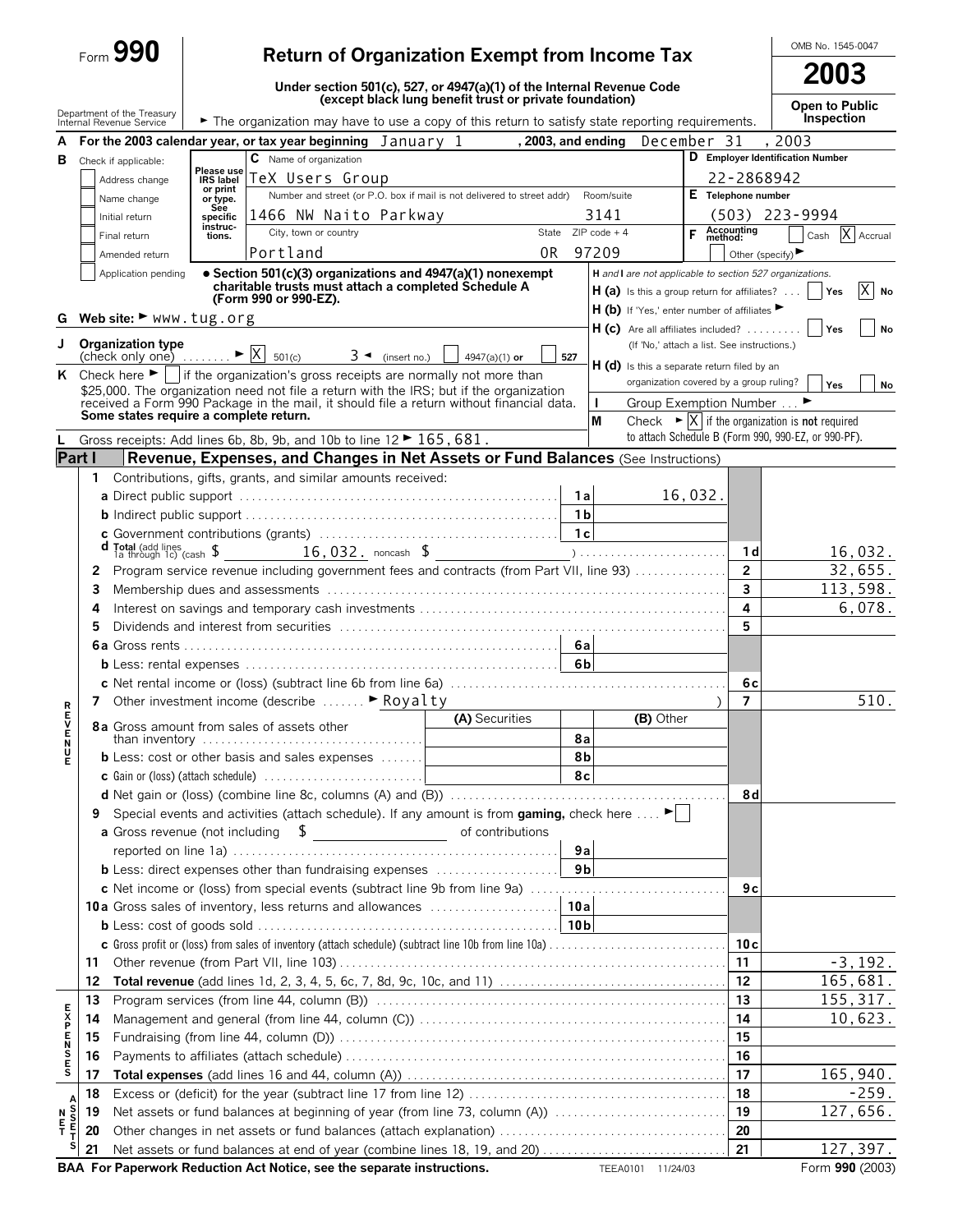|          | Form 990 (2003) TeX Users Group                                                                                                                                                                                                                  |          |                                                      |                                 | 22-2868942                                      | Page 2                                                                                                    |
|----------|--------------------------------------------------------------------------------------------------------------------------------------------------------------------------------------------------------------------------------------------------|----------|------------------------------------------------------|---------------------------------|-------------------------------------------------|-----------------------------------------------------------------------------------------------------------|
| Part II  | Statement of Functional Expenses All organizations must complete column (A). Columns (B), (C), and (D) are<br>required for section 501(c)(3) and (4) organizations and section $4947(a)(1)$ nonexempt charitable trusts but optional for others. |          |                                                      |                                 |                                                 |                                                                                                           |
|          | Do not include amounts reported on line<br>6b, 8b, 9b, 10b, or 16 of Part I.                                                                                                                                                                     |          | (A) Total                                            | (B) Program<br>services         | (C) Management<br>and general                   | (D) Fundraising                                                                                           |
|          | 22 Grants and allocations (att sch)                                                                                                                                                                                                              |          |                                                      |                                 |                                                 |                                                                                                           |
|          | S.<br>9,350.<br>(cash                                                                                                                                                                                                                            |          |                                                      |                                 |                                                 |                                                                                                           |
|          | S<br>non-cash                                                                                                                                                                                                                                    | 22       | 9,350.                                               | 9,350.                          |                                                 |                                                                                                           |
| 23       | Specific assistance to individuals (att sch)                                                                                                                                                                                                     | 23       |                                                      |                                 |                                                 |                                                                                                           |
| 24       | Benefits paid to or for members (att sch)                                                                                                                                                                                                        | 24<br>25 | 2,770.<br>0                                          | 2,770.                          |                                                 |                                                                                                           |
| 25<br>26 | Compensation of officers, directors, etc<br>Other salaries and wages                                                                                                                                                                             | 26       | 49,470.                                              | 49,470.                         |                                                 |                                                                                                           |
| 27       | Pension plan contributions                                                                                                                                                                                                                       | 27       |                                                      |                                 |                                                 |                                                                                                           |
| 28       | Other employee benefits                                                                                                                                                                                                                          | 28       | 6,497.                                               | 6,497.                          |                                                 |                                                                                                           |
| 29       | Payroll taxes                                                                                                                                                                                                                                    | 29       | 4,124.                                               | 4,124.                          |                                                 |                                                                                                           |
| 30       | Professional fundraising fees                                                                                                                                                                                                                    | 30       |                                                      |                                 |                                                 |                                                                                                           |
| 31       | Accounting fees                                                                                                                                                                                                                                  | 31       | 1,505                                                |                                 | 1,505                                           |                                                                                                           |
| 32       | Legal fees                                                                                                                                                                                                                                       | 32       |                                                      |                                 |                                                 |                                                                                                           |
| 33       |                                                                                                                                                                                                                                                  | 33       | 2, 155.                                              | 466                             | 1,689.                                          |                                                                                                           |
| 34       | Telephone                                                                                                                                                                                                                                        | 34       | 2,047.                                               |                                 | 2,047.                                          |                                                                                                           |
| 35       | Postage and shipping                                                                                                                                                                                                                             | 35       | 4,316.                                               | 3,684.                          | 632                                             |                                                                                                           |
| 36       | Occupancy                                                                                                                                                                                                                                        | 36       | 3,716.                                               |                                 | 3,716.                                          |                                                                                                           |
| 37       | Equipment rental and maintenance                                                                                                                                                                                                                 | 37       |                                                      |                                 |                                                 |                                                                                                           |
| 38       | Printing and publications                                                                                                                                                                                                                        | 38       | 22,567.                                              | 22,500.                         | 67.                                             |                                                                                                           |
| 39       | Travel                                                                                                                                                                                                                                           | 39       |                                                      |                                 |                                                 |                                                                                                           |
| 40       | Conferences, conventions, and meetings                                                                                                                                                                                                           | 40       | 33,559.                                              | 33,559.                         |                                                 |                                                                                                           |
| 41       |                                                                                                                                                                                                                                                  | 41       |                                                      |                                 |                                                 |                                                                                                           |
| 42       | Depreciation, depletion, etc (attach schedule)                                                                                                                                                                                                   | 42       | 3,334.                                               | 3,334.                          |                                                 |                                                                                                           |
| 43       | Other expenses not covered above (itemize):                                                                                                                                                                                                      |          |                                                      |                                 |                                                 |                                                                                                           |
|          | a Bank Service Charges                                                                                                                                                                                                                           | 43 a     | 464.                                                 | 464.                            |                                                 |                                                                                                           |
|          | <b>b</b> Bankcard Merc Fees                                                                                                                                                                                                                      | 43 b     | 3,306.                                               | 3,306.                          |                                                 |                                                                                                           |
|          | c Corporation fees                                                                                                                                                                                                                               | 43 с     | 55.                                                  | 55.                             |                                                 |                                                                                                           |
|          | d Dues/Subscriptions                                                                                                                                                                                                                             | 43 d     | 45.                                                  | 45.                             |                                                 |                                                                                                           |
| 44       | e See Other Expenses Stmt                                                                                                                                                                                                                        | 43e      | 16,660.                                              | 15,693.                         | 967.                                            |                                                                                                           |
|          | Total functional expenses (add lines $\frac{22}{43}$ )<br>Organizations completing columns (B) - (D),<br>carry these totals to lines 13 - 15                                                                                                     | 44       | 165, 940.                                            | 155, 317.                       | 10,623.                                         |                                                                                                           |
|          | <b>Joint Costs.</b> Check $\begin{bmatrix} \blacksquare \end{bmatrix}$ if you are following SOP 98-2.                                                                                                                                            |          |                                                      |                                 |                                                 | $\times$                                                                                                  |
|          | Are any joint costs from a combined educational campaign and fundraising solicitation reported in (B) Program services?<br>If 'Yes,' enter (i) the aggregate amount of these joint costs                                                         |          | \$                                                   |                                 | ; (ii) the amount allocated to Program services | No                                                                                                        |
| \$       |                                                                                                                                                                                                                                                  |          | (iii) the amount allocated to Management and general | S                               |                                                 | ; and (iv) the amount allocated                                                                           |
|          | S<br>to Fundraising                                                                                                                                                                                                                              |          |                                                      |                                 |                                                 |                                                                                                           |
| Part III | <b>Statement of Program Service Accomplishments</b>                                                                                                                                                                                              |          |                                                      |                                 |                                                 |                                                                                                           |
|          | What is the organization's primary exempt purpose? ►                                                                                                                                                                                             |          | See attached                                         |                                 |                                                 | <b>Program Service Expenses</b>                                                                           |
|          | All organizations must describe their exempt purpose achievements in a clear and concise manner. State the number of<br>clients served, publications issued, etc. Discuss achievements that are not measurable. (Section 501(c)(3                |          |                                                      |                                 |                                                 | (Required for $501(c)(3)$ and<br>(4) organizations and<br>4947(a)(1) trusts; but<br>optional for others.) |
|          | a TeX provides information and support to users of TeX, a public domain computer                                                                                                                                                                 |          |                                                      |                                 |                                                 |                                                                                                           |
|          | typesetting language. This is done by publications, sales, conferences and courses.                                                                                                                                                              |          |                                                      |                                 |                                                 |                                                                                                           |
|          |                                                                                                                                                                                                                                                  |          |                                                      | (Grants and allocations \$      | $9,350.$ )                                      | 155, 317.                                                                                                 |
| b        |                                                                                                                                                                                                                                                  |          |                                                      |                                 |                                                 |                                                                                                           |
|          |                                                                                                                                                                                                                                                  |          |                                                      |                                 |                                                 |                                                                                                           |
|          |                                                                                                                                                                                                                                                  |          |                                                      |                                 |                                                 |                                                                                                           |
|          |                                                                                                                                                                                                                                                  |          |                                                      | (Grants and allocations \$      |                                                 |                                                                                                           |
| с        |                                                                                                                                                                                                                                                  |          |                                                      |                                 |                                                 |                                                                                                           |
|          |                                                                                                                                                                                                                                                  |          |                                                      |                                 |                                                 |                                                                                                           |
|          |                                                                                                                                                                                                                                                  |          |                                                      | (Grants and allocations $\sqrt$ |                                                 |                                                                                                           |
| d        |                                                                                                                                                                                                                                                  |          |                                                      |                                 |                                                 |                                                                                                           |
|          |                                                                                                                                                                                                                                                  |          |                                                      |                                 |                                                 |                                                                                                           |
|          |                                                                                                                                                                                                                                                  |          |                                                      |                                 |                                                 |                                                                                                           |
|          |                                                                                                                                                                                                                                                  |          |                                                      | (Grants and allocations $\sqrt$ |                                                 |                                                                                                           |
|          | f Total of Program Service Expenses (should equal line 44, column (B), Program services)                                                                                                                                                         |          |                                                      |                                 |                                                 | 155, 317.                                                                                                 |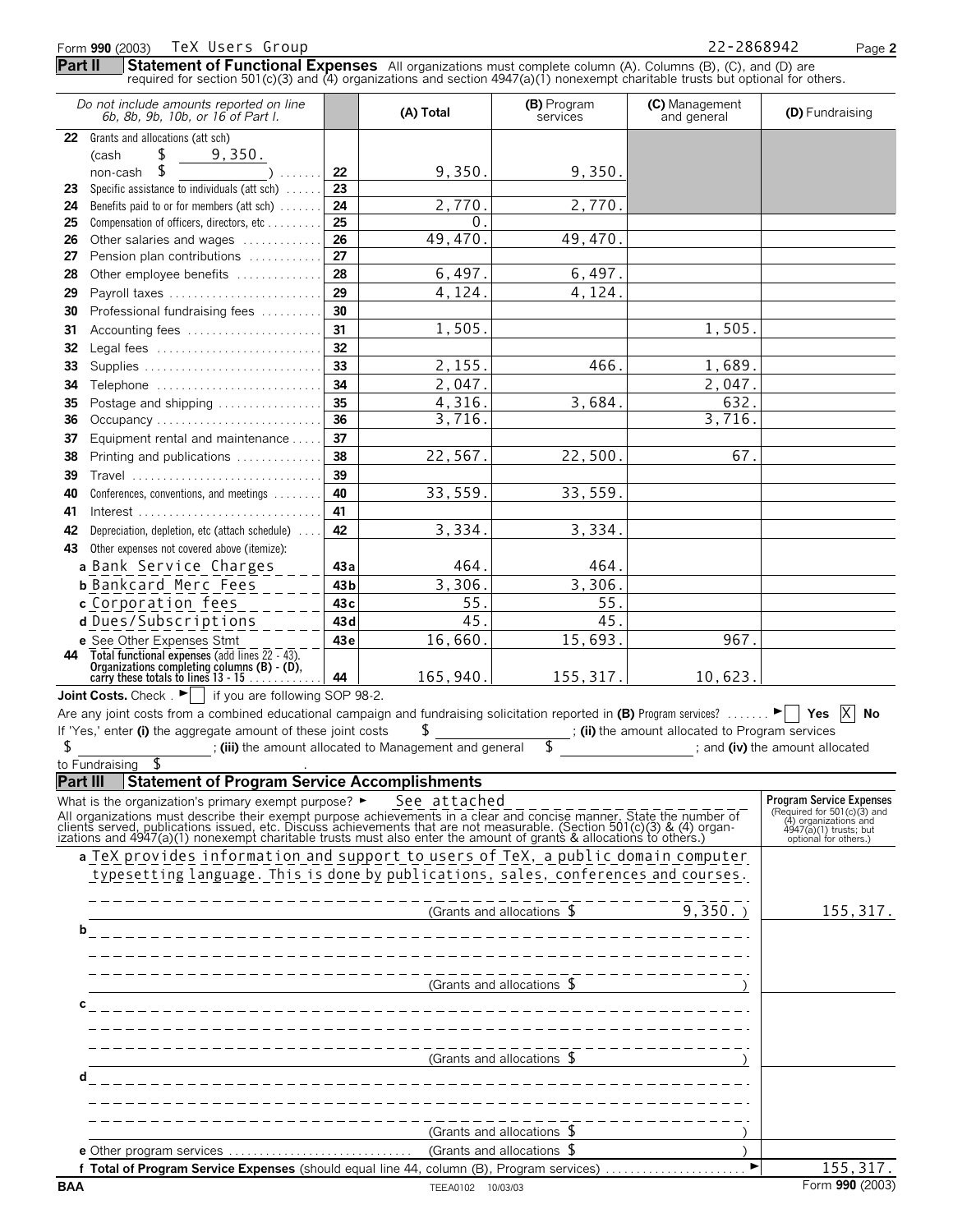**Balance Sheets** (See Instructions) **Part IV**

| Note:                                     |     | Where required, attached schedules and amounts within the description<br>column should be for end-of-year amounts only.                                | (A)<br>Beginning of year |                 | (B)<br>End of year |
|-------------------------------------------|-----|--------------------------------------------------------------------------------------------------------------------------------------------------------|--------------------------|-----------------|--------------------|
|                                           |     |                                                                                                                                                        | 10.                      | 45              | 10.                |
|                                           |     |                                                                                                                                                        | 187,098.                 | 46              | 156,836.           |
|                                           |     | 300.<br>47a Accounts receivable<br>47 a                                                                                                                |                          |                 |                    |
|                                           |     | 47 <sub>b</sub><br><b>b</b> Less: allowance for doubtful accounts $\ldots$                                                                             | 7,270.                   | 47 c            | 300.               |
|                                           |     | 48 <sub>b</sub><br><b>b</b> Less: allowance for doubtful accounts $\ldots \ldots \ldots$                                                               |                          | 48 <sub>c</sub> |                    |
|                                           | 49. |                                                                                                                                                        |                          | 49              |                    |
| A<br>S<br>S<br>E<br>T<br>S                | 50  | Receivables from officers, directors, trustees, and key                                                                                                |                          | 50              |                    |
|                                           |     |                                                                                                                                                        |                          |                 |                    |
|                                           |     |                                                                                                                                                        |                          | 51c             |                    |
|                                           |     |                                                                                                                                                        |                          | 52              |                    |
|                                           | 53  |                                                                                                                                                        |                          | 53              | 10.                |
|                                           |     | <b>54</b> Investments – securities (attach schedule) $\ldots \ldots \ldots \vdash$   Cost   FMV                                                        |                          | 54              |                    |
|                                           |     | 55a Investments - land, buildings, & equipment: basis . 55a                                                                                            |                          |                 |                    |
|                                           |     | <b>b</b> Less: accumulated depreciation<br>55 <sub>b</sub>                                                                                             |                          | 55 <sub>c</sub> |                    |
|                                           |     | 56 Investments - other (attach schedule)                                                                                                               |                          | 56              |                    |
|                                           |     | 44,625.                                                                                                                                                |                          |                 |                    |
|                                           |     | <b>b</b> Less: accumulated depreciation<br>$\left \left(\text{attack} \right) \right $ $\left \left(\text{attack} \right) \right $<br>40,300.          | 7,059.                   | 57 c            | 4,325.             |
|                                           | 58  | Other assets (describe ►<br>$\lambda$ .                                                                                                                |                          | 58              |                    |
|                                           | 59  | Total assets (add lines 45 through 58) (must equal line 74)                                                                                            | 201,437.                 | 59              | 161, 481.          |
|                                           | 60  |                                                                                                                                                        | 40, 124.                 | 60              | 31,104.            |
|                                           | 61  |                                                                                                                                                        |                          | 61              |                    |
|                                           | 62  |                                                                                                                                                        |                          | 62              |                    |
|                                           | 63  |                                                                                                                                                        |                          | 63              |                    |
| <b>L – A B – L – T – E S</b>              |     |                                                                                                                                                        |                          | 64a             |                    |
|                                           |     |                                                                                                                                                        |                          | 64b             |                    |
|                                           |     | 65 Other liabilities (describe > See Line 65 Stmt _______________________________                                                                      | 33,657.                  | 65              | 2,980.             |
|                                           |     |                                                                                                                                                        | 73,781                   | 66              | 34,084.            |
|                                           |     | Organizations that follow SFAS 117, check here $\blacktriangleright$ $\mathsf{X}$ and complete lines 67<br>through 69 and lines 73 and 74.             |                          |                 |                    |
| ŗ                                         |     |                                                                                                                                                        | 126, 158.                | 67              | 122, 328.          |
|                                           | 68  |                                                                                                                                                        | 1,498.                   | 68              | 5,069.             |
| A<br>S<br>T<br>T<br>S                     | 69  |                                                                                                                                                        |                          | 69              |                    |
|                                           |     | Organizations that do not follow SFAS 117, check here $\blacktriangleright$   and complete lines                                                       |                          |                 |                    |
| $\mathop{\mathsf{R}}\limits^{\mathsf{O}}$ |     | 70 through 74.                                                                                                                                         |                          |                 |                    |
| F<br>DN<br>D                              | 70  |                                                                                                                                                        |                          | 70              |                    |
|                                           | 71  | Paid-in or capital surplus, or land, building, and equipment fund                                                                                      |                          | 71<br>72        |                    |
|                                           | 72  | Retained earnings, endowment, accumulated income, or other funds                                                                                       |                          |                 |                    |
| <b>BALANCES</b>                           |     | 73 Total net assets or fund balances (add lines 67 through 69 or lines 70 through<br>72; column (A) must equal line 19; column (B) must equal line 21) | 127,656.                 | 73              | 127,397.           |
|                                           |     | 74 Total liabilities and net assets/fund balances (add lines 66 and 73)                                                                                | 201,437.                 | 74              | 161,481.           |

Form 990 is available for public inspection and, for some people, serves as the primary or sole source of information about a particular organization. How the public perceives an organization in such cases may be determined by the information presented on its return. Therefore,<br>please make sure the return is complete and accurate and fully describes, in Par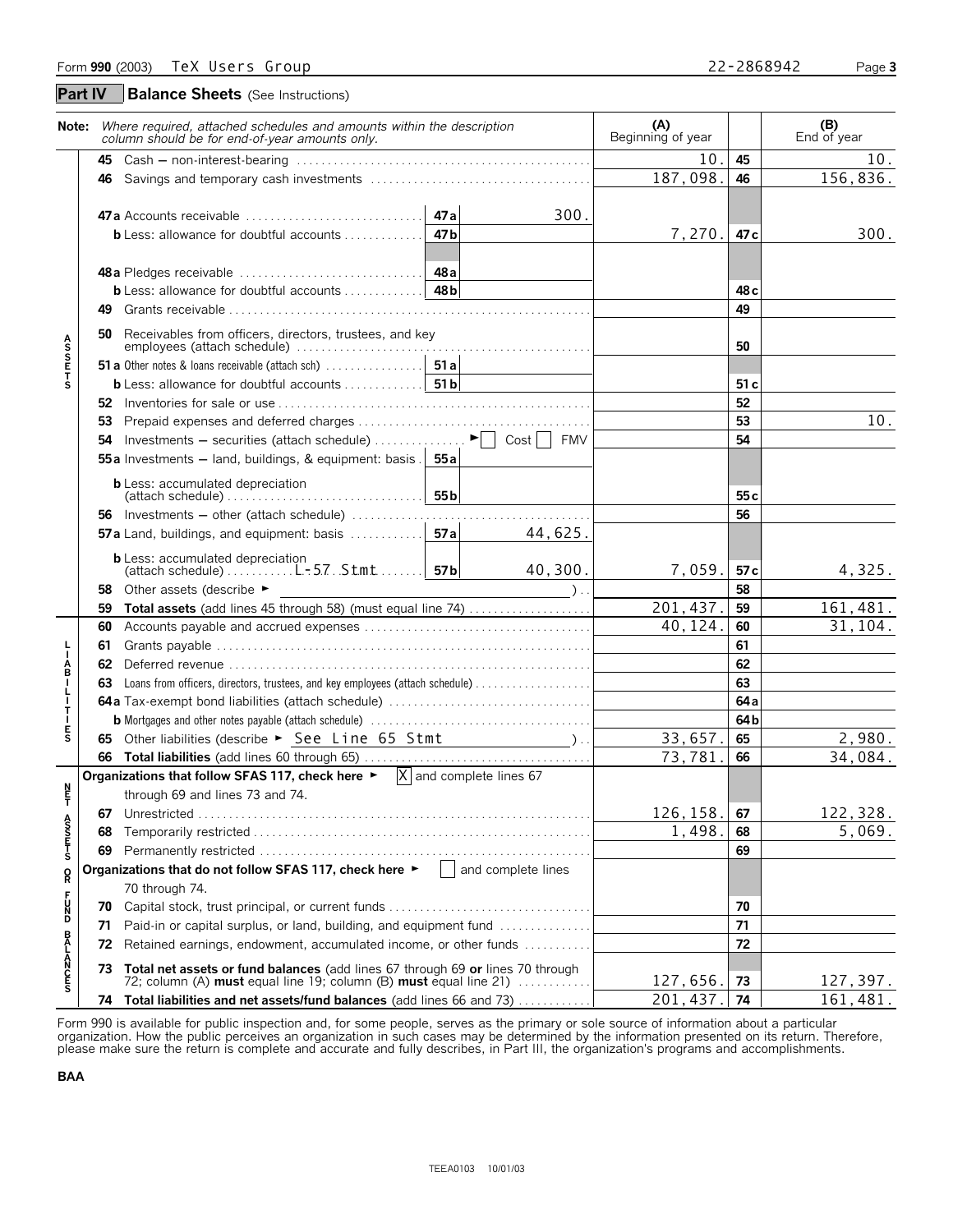|  | ٠ |
|--|---|
|  |   |

|               | Part IV-A Reconciliation of Revenue per Audited<br><b>Financial Statements with Revenue</b><br>per Return (See instructions.) |                                                                |   | <b>Part IV-B</b> Reconciliation of Expenses per Audited<br><b>Financial Statements with Expenses</b><br>per Return |                                                                                |                |                                                |  |  |
|---------------|-------------------------------------------------------------------------------------------------------------------------------|----------------------------------------------------------------|---|--------------------------------------------------------------------------------------------------------------------|--------------------------------------------------------------------------------|----------------|------------------------------------------------|--|--|
| a             | Total revenue, gains, and other support<br>►∣<br>per audited financial statements                                             | N/A<br>a                                                       | a | Total expenses and losses per audited<br>financial statements $\ldots, \ldots, \ldots$                             |                                                                                | a              | N/A                                            |  |  |
| b             | Amounts included on line a but<br>not on line 12, Form 990:                                                                   |                                                                | b | Amounts included on line a but not<br>on line 17, Form 990:                                                        |                                                                                |                |                                                |  |  |
|               | (1) Net unrealized<br>gains on<br>$investments \ldots$ \$                                                                     |                                                                |   | (1) Donated serv-<br>ices and use<br>of facilities $\ldots$ \$                                                     |                                                                                |                |                                                |  |  |
|               | (2) Donated serv-<br>ices and use<br>of facilities  \$                                                                        |                                                                |   | (2) Prior year adjust-<br>ments reported on<br>line 20, Form $990$ \$                                              |                                                                                |                |                                                |  |  |
|               | (3) Recoveries of prior<br>year grants $\ldots$ , $\sqrt{5}$<br>(4) Other (specify):                                          |                                                                |   | (3) Losses reported on<br>line 20, Form $990$ \$<br>(4) Other (specify):                                           |                                                                                |                |                                                |  |  |
|               |                                                                                                                               |                                                                |   |                                                                                                                    |                                                                                |                |                                                |  |  |
|               | Add amounts on lines (1) through (4) $\ldots$ $\blacktriangleright$ <b>b</b>                                                  |                                                                |   | Add amounts on lines (1) through (4) $\ldots$ $\blacktriangleright$ b                                              |                                                                                |                |                                                |  |  |
| С             | Line a minus line $\mathbf b$                                                                                                 | $\mathbf{c}$                                                   | c | Line a minus line $\mathbf{b}$                                                                                     |                                                                                | C              |                                                |  |  |
| d             | Amounts included on line 12,<br>Form 990 but not on line a:                                                                   |                                                                | d | Amounts included on line 17,<br>Form 990 but not on line a:                                                        |                                                                                |                |                                                |  |  |
|               | (1) Investment expenses<br>not included on line<br>6b, Form 990 $\frac{1}{2}$                                                 |                                                                |   | (1) Investment expenses<br>not included on line<br>6b, Form $990$ \$                                               |                                                                                |                |                                                |  |  |
|               | (2) Other (specify):                                                                                                          |                                                                |   | (2) Other (specify):                                                                                               |                                                                                |                |                                                |  |  |
|               |                                                                                                                               |                                                                |   |                                                                                                                    |                                                                                |                |                                                |  |  |
|               | Add amounts on lines (1) and (2) $\therefore$ d                                                                               |                                                                |   | Add amounts on lines (1) and (2) $\ldots$ $\blacktriangleright$ d                                                  |                                                                                |                |                                                |  |  |
| е             | Total revenue per line 12, Form<br>990 (line c plus line d) $\ldots$                                                          | e                                                              | e | Total expenses per line 17, Form<br>990 (line c plus line d) $\ldots$ $\blacksquare$ e                             |                                                                                |                |                                                |  |  |
| <b>Part V</b> | List of Officers, Directors, Trustees, and Key Employees (List each one even if not compensated; see instructions.)           |                                                                |   |                                                                                                                    |                                                                                |                |                                                |  |  |
|               | (A) Name and address                                                                                                          | (B) Title and average hours<br>per week devoted<br>to position |   | (C) Compensation<br>(if not paid,<br>$enter - 0 - )$                                                               | (D) Contributions to<br>employee benefit<br>plans and deferred<br>compensation |                | (E) Expense<br>account and other<br>allowances |  |  |
|               | Karl Berry_______________                                                                                                     |                                                                |   |                                                                                                                    |                                                                                |                |                                                |  |  |
|               | 88609 Wickizer___________                                                                                                     |                                                                |   |                                                                                                                    |                                                                                |                |                                                |  |  |
|               | Bandon, OR 97411<br>Kaja Christiansen                                                                                         | President                                                      |   | 0.                                                                                                                 |                                                                                | $0$ .          | 0.                                             |  |  |
|               | Arhus University                                                                                                              |                                                                |   |                                                                                                                    |                                                                                |                |                                                |  |  |
|               | Arhus, Denmark                                                                                                                | Vice President                                                 |   | 0.                                                                                                                 |                                                                                | $0$ .          | 0.                                             |  |  |
|               | Sue DeMeritt<br>4320 Westerra Ct                                                                                              |                                                                |   |                                                                                                                    |                                                                                |                |                                                |  |  |
|               | San Diego, CA<br>92121                                                                                                        | Secretary                                                      |   | 0.                                                                                                                 |                                                                                | 0.             | 0.                                             |  |  |
|               | Samuel Rhoads                                                                                                                 |                                                                |   |                                                                                                                    |                                                                                |                |                                                |  |  |
|               | Honolulu Community College                                                                                                    |                                                                |   |                                                                                                                    |                                                                                |                |                                                |  |  |
|               | Honolulu, HI<br>96817<br>Barbara Beeton                                                                                       | Treasurer                                                      |   | 0.                                                                                                                 |                                                                                | 0.             | 0.                                             |  |  |
|               | P0 Box 6248                                                                                                                   |                                                                |   |                                                                                                                    |                                                                                |                |                                                |  |  |
|               | 02940<br>Providence, RI                                                                                                       | Director                                                       |   | 0.                                                                                                                 |                                                                                | 0.             | 0.                                             |  |  |
|               | See List of Officers, Etc. Statement                                                                                          |                                                                |   |                                                                                                                    |                                                                                |                |                                                |  |  |
|               |                                                                                                                               |                                                                |   | $\mathbf{0}$                                                                                                       |                                                                                | $\mathbf{0}$ . | 0.                                             |  |  |
| 75            | Did any officer, director, trustee, or key employee receive aggregate compensation of more                                    |                                                                |   |                                                                                                                    |                                                                                |                |                                                |  |  |

75 Did any officer, director, trustee, or key employee receive aggregate compensation of more<br>than \$100,000 from your organization and all related organizations, of which more than<br>\$10,000 was provided by the related orga

If 'Yes,' attach schedule  $-$  see instructions.

X No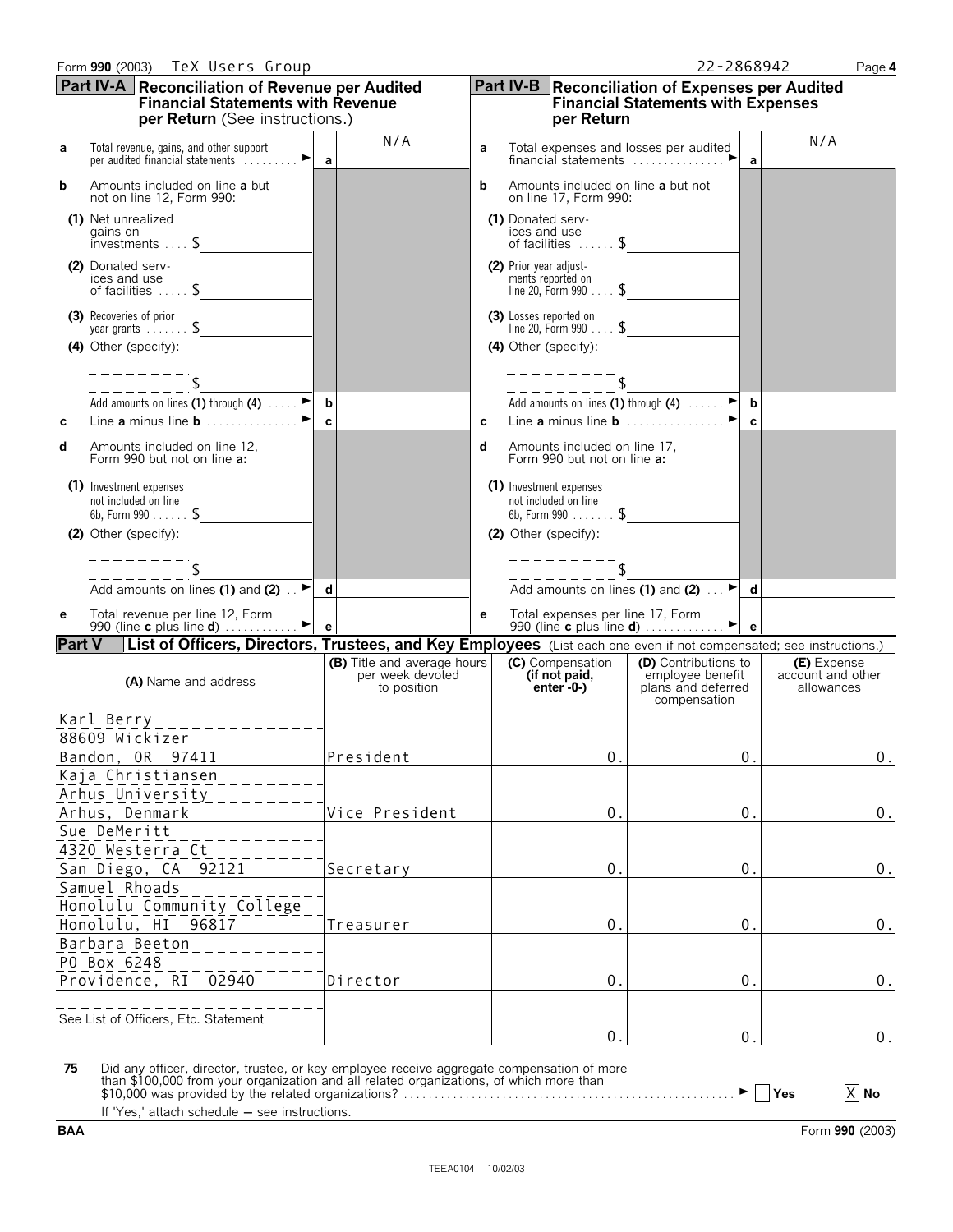| Form 990 (2003) TeX Users Group                                                                                                            |  |  |  |  |                 | 22-2868942                                                                                                                                                                                                                                                                                                                                                                                                    |                 |            | Page 5       |
|--------------------------------------------------------------------------------------------------------------------------------------------|--|--|--|--|-----------------|---------------------------------------------------------------------------------------------------------------------------------------------------------------------------------------------------------------------------------------------------------------------------------------------------------------------------------------------------------------------------------------------------------------|-----------------|------------|--------------|
| Part VI Other Information (See instructions.)                                                                                              |  |  |  |  |                 |                                                                                                                                                                                                                                                                                                                                                                                                               |                 | <b>Yes</b> | - No         |
| 76 Did the organization engage in any activity not previously reported to the IRS? If 'Yes,'                                               |  |  |  |  |                 |                                                                                                                                                                                                                                                                                                                                                                                                               |                 |            |              |
|                                                                                                                                            |  |  |  |  |                 |                                                                                                                                                                                                                                                                                                                                                                                                               | 76              |            | X            |
|                                                                                                                                            |  |  |  |  |                 | 77 Were any changes made in the organizing or governing documents but not reported to the IRS?                                                                                                                                                                                                                                                                                                                | 77              |            | $\sf X$      |
| If 'Yes,' attach a conformed copy of the changes.                                                                                          |  |  |  |  |                 |                                                                                                                                                                                                                                                                                                                                                                                                               |                 |            |              |
|                                                                                                                                            |  |  |  |  |                 | 78a Did the organization have unrelated business gross income of \$1,000 or more during the year covered by this return?                                                                                                                                                                                                                                                                                      | 78 a            |            | Χ            |
|                                                                                                                                            |  |  |  |  |                 |                                                                                                                                                                                                                                                                                                                                                                                                               | 78 <sub>b</sub> |            |              |
| 79 Was there a liquidation, dissolution, termination, or substantial contraction during the                                                |  |  |  |  |                 |                                                                                                                                                                                                                                                                                                                                                                                                               |                 |            |              |
|                                                                                                                                            |  |  |  |  |                 |                                                                                                                                                                                                                                                                                                                                                                                                               | 79              |            | Χ            |
| 80 a Is the organization related (other than by association with a statewide or nationwide organization) through common                    |  |  |  |  |                 | membership, governing bodies, trustees, officers, etc, to any other exempt or nonexempt organization?                                                                                                                                                                                                                                                                                                         | 80a             |            | X            |
| <b>b</b> If 'Yes,' enter the name of the organization $\bullet$ ____________                                                               |  |  |  |  |                 |                                                                                                                                                                                                                                                                                                                                                                                                               |                 |            |              |
|                                                                                                                                            |  |  |  |  |                 | $\frac{1}{1}$ nd check whether it is $\frac{1}{1}$ exempt or $\frac{1}{1}$ nonexempt.                                                                                                                                                                                                                                                                                                                         |                 |            |              |
|                                                                                                                                            |  |  |  |  |                 | $\Omega$ .                                                                                                                                                                                                                                                                                                                                                                                                    |                 |            |              |
|                                                                                                                                            |  |  |  |  |                 |                                                                                                                                                                                                                                                                                                                                                                                                               | 81 b            |            | Χ            |
| 82 a Did the organization receive donated services or the use of materials, equipment, or facilities at no charge or at                    |  |  |  |  |                 |                                                                                                                                                                                                                                                                                                                                                                                                               | 82a             |            | X            |
| <b>b</b> If 'Yes,' you may indicate the value of these items here. Do not include this amount as                                           |  |  |  |  |                 |                                                                                                                                                                                                                                                                                                                                                                                                               |                 |            |              |
| revenue in Part I or as an expense in Part II. (See instructions in Part III.)  82b                                                        |  |  |  |  |                 |                                                                                                                                                                                                                                                                                                                                                                                                               |                 |            |              |
|                                                                                                                                            |  |  |  |  |                 | 83a Did the organization comply with the public inspection requirements for returns and exemption applications?<br><b>b</b> Did the organization comply with the disclosure requirements relating to quid pro quo contributions?                                                                                                                                                                              | 83a<br>83b      | X<br>N/A   |              |
|                                                                                                                                            |  |  |  |  |                 |                                                                                                                                                                                                                                                                                                                                                                                                               | 84a             |            | $\times$     |
|                                                                                                                                            |  |  |  |  |                 |                                                                                                                                                                                                                                                                                                                                                                                                               |                 |            |              |
|                                                                                                                                            |  |  |  |  |                 | b If 'Yes,' did the organization include with every solicitation an express statement that such contributions or gifts were                                                                                                                                                                                                                                                                                   | 84b             |            |              |
|                                                                                                                                            |  |  |  |  |                 |                                                                                                                                                                                                                                                                                                                                                                                                               | 85a             | N/A        |              |
|                                                                                                                                            |  |  |  |  |                 |                                                                                                                                                                                                                                                                                                                                                                                                               | 85b             | N/A        |              |
|                                                                                                                                            |  |  |  |  |                 | If 'Yes' was answered to either 85a or 85b, do not complete 85c through 85h below unless the organization received a                                                                                                                                                                                                                                                                                          |                 |            |              |
| waiver for proxy tax owed for the prior year.                                                                                              |  |  |  |  |                 |                                                                                                                                                                                                                                                                                                                                                                                                               |                 |            |              |
|                                                                                                                                            |  |  |  |  |                 |                                                                                                                                                                                                                                                                                                                                                                                                               |                 |            |              |
|                                                                                                                                            |  |  |  |  |                 |                                                                                                                                                                                                                                                                                                                                                                                                               |                 |            |              |
| e Aggregate nondeductible amount of section 6033(e)(1)(A) dues notices  85e                                                                |  |  |  |  |                 |                                                                                                                                                                                                                                                                                                                                                                                                               |                 |            |              |
|                                                                                                                                            |  |  |  |  |                 |                                                                                                                                                                                                                                                                                                                                                                                                               |                 |            |              |
|                                                                                                                                            |  |  |  |  |                 |                                                                                                                                                                                                                                                                                                                                                                                                               | 85 a l          | N/A        |              |
| h If section 6033(e)(1)(A) dues notices were sent, does the organization agree to add the amount on line 85f to its reasonable estimate of |  |  |  |  |                 |                                                                                                                                                                                                                                                                                                                                                                                                               |                 | 85h $N/A$  |              |
| 86 501(c)(7) organizations. Enter: a Initiation fees and capital contributions included on                                                 |  |  |  |  |                 |                                                                                                                                                                                                                                                                                                                                                                                                               |                 |            |              |
|                                                                                                                                            |  |  |  |  | 86a             |                                                                                                                                                                                                                                                                                                                                                                                                               |                 |            |              |
| <b>b</b> Gross receipts, included on line 12, for public use of club facilities                                                            |  |  |  |  | 86 <sub>b</sub> |                                                                                                                                                                                                                                                                                                                                                                                                               |                 |            |              |
| 87 $501(c)(12)$ organizations. Enter: a Gross income from members or shareholders                                                          |  |  |  |  | 87a             |                                                                                                                                                                                                                                                                                                                                                                                                               |                 |            |              |
| <b>b</b> Gross income from other sources. (Do not net amounts due or paid to other sources                                                 |  |  |  |  | 87b             |                                                                                                                                                                                                                                                                                                                                                                                                               |                 |            |              |
|                                                                                                                                            |  |  |  |  |                 |                                                                                                                                                                                                                                                                                                                                                                                                               |                 |            |              |
|                                                                                                                                            |  |  |  |  |                 | 88 At any time during the year, did the organization own a 50% or greater interest in a taxable corporation or partnership, or an entity disregarded as separate from the organization under Regulations sections 301.7701-2 a                                                                                                                                                                                | 88              |            | X            |
| 89 a $501(c)(3)$ organizations. Enter: Amount of tax imposed on the organization during the year under:                                    |  |  |  |  |                 |                                                                                                                                                                                                                                                                                                                                                                                                               |                 |            |              |
| section 4911 $\blacktriangleright$ 0. ; section 4912 $\blacktriangleright$ 0. ; section 4955 $\blacktriangleright$                         |  |  |  |  |                 | 0.                                                                                                                                                                                                                                                                                                                                                                                                            |                 |            |              |
|                                                                                                                                            |  |  |  |  |                 | <b>b</b> 501(c)(3) and 501(c)(4) organizations. Did the organization engage in any section 4958 excess benefit transaction during the year or did it become aware of an excess benefit transaction from a prior year? If 'Yes,' att                                                                                                                                                                           | 89b             |            | X            |
| c Enter: Amount of tax imposed on the organization managers or disqualified persons during the                                             |  |  |  |  |                 |                                                                                                                                                                                                                                                                                                                                                                                                               |                 |            | 0.           |
|                                                                                                                                            |  |  |  |  |                 |                                                                                                                                                                                                                                                                                                                                                                                                               |                 |            | $0$ .        |
|                                                                                                                                            |  |  |  |  |                 |                                                                                                                                                                                                                                                                                                                                                                                                               |                 |            |              |
|                                                                                                                                            |  |  |  |  |                 |                                                                                                                                                                                                                                                                                                                                                                                                               |                 |            | $\mathbf{1}$ |
|                                                                                                                                            |  |  |  |  |                 | 91 The books are in care of $\triangleright$ $\frac{\text{TeV}}{\text{V}}$ $\frac{\text{V}}{\text{V}}$ $\frac{\text{V}}{\text{V}}$ $\frac{\text{V}}{\text{V}}$ $\frac{\text{V}}{\text{V}}$ $\frac{\text{V}}{\text{V}}$ $\frac{\text{V}}{\text{V}}$ $\frac{\text{V}}{\text{V}}$ $\frac{\text{V}}{\text{V}}$ $\frac{\text{V}}{\text{V}}$ $\frac{\text{V}}{\text{V}}$ $\frac{\text{V}}{\text{V}}$ $\frac{\text{$ |                 |            |              |
|                                                                                                                                            |  |  |  |  |                 | Located at $\triangleright$ 1466 NW Naito Parkway, Portland, Oregon ____________ ZIP +4 $\triangleright$ 97209                                                                                                                                                                                                                                                                                                |                 |            |              |
|                                                                                                                                            |  |  |  |  |                 |                                                                                                                                                                                                                                                                                                                                                                                                               |                 |            |              |
|                                                                                                                                            |  |  |  |  |                 |                                                                                                                                                                                                                                                                                                                                                                                                               |                 |            |              |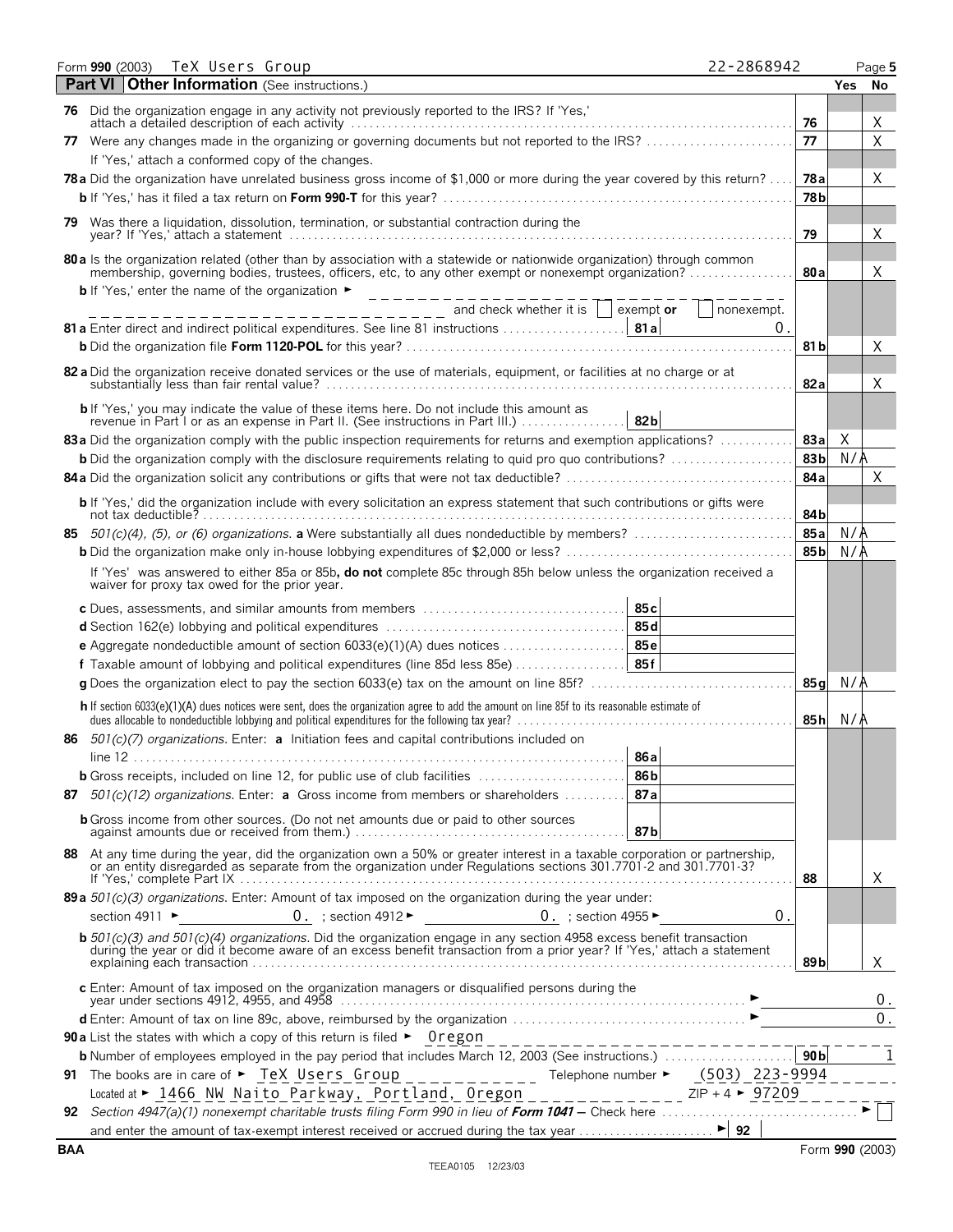|                      | Form 990 (2003)TeX Users Group                                                                                                                                                                                                    |                    |                           |                | 22-2868942                           | Page 6                                                |
|----------------------|-----------------------------------------------------------------------------------------------------------------------------------------------------------------------------------------------------------------------------------|--------------------|---------------------------|----------------|--------------------------------------|-------------------------------------------------------|
|                      | Part VII Analysis of Income-Producing Activities (See instructions.)                                                                                                                                                              |                    |                           |                |                                      |                                                       |
|                      |                                                                                                                                                                                                                                   |                    | Unrelated business income |                | Excluded by section 512, 513, or 514 |                                                       |
|                      | Note: Enter gross amounts unless                                                                                                                                                                                                  | (A)                | (B)                       | (C)            | (D)                                  | (E)<br>Related or exempt                              |
|                      | otherwise indicated.                                                                                                                                                                                                              | Business code      | Amount                    | Exclusion code | Amount                               | function income                                       |
|                      | 93 Program service revenue:                                                                                                                                                                                                       |                    |                           |                |                                      |                                                       |
|                      | a Conf Reg Fee                                                                                                                                                                                                                    |                    |                           | 3              | 21,055.                              |                                                       |
|                      | <b>b</b> Conf xtra fees                                                                                                                                                                                                           |                    |                           | 3              | 1,645.                               |                                                       |
|                      | c CD's/Journals                                                                                                                                                                                                                   |                    |                           | 41             | 2,915.                               |                                                       |
|                      | d TUG Store - sales                                                                                                                                                                                                               |                    |                           | 41             | 2,040.                               |                                                       |
|                      | e Other Income                                                                                                                                                                                                                    |                    |                           | 3              | 5,000.                               |                                                       |
|                      |                                                                                                                                                                                                                                   |                    |                           |                |                                      |                                                       |
|                      | f Medicare/Medicaid payments                                                                                                                                                                                                      |                    |                           |                |                                      |                                                       |
|                      | <b>q</b> Fees & contracts from government agencies                                                                                                                                                                                |                    |                           |                |                                      |                                                       |
|                      | 94 Membership dues and assessments.                                                                                                                                                                                               |                    |                           |                |                                      | 113,598.                                              |
| 95                   | Interest on savings & temporary cash invmnts                                                                                                                                                                                      |                    |                           | 14             | 6,078.                               |                                                       |
| 96                   | Dividends & interest from securities.                                                                                                                                                                                             |                    |                           |                |                                      |                                                       |
| 97                   | Net rental income or (loss) from real estate:                                                                                                                                                                                     |                    |                           |                |                                      |                                                       |
|                      | a debt-financed property $\dots\dots\dots\dots$                                                                                                                                                                                   |                    |                           |                |                                      |                                                       |
|                      | <b>b</b> not debt-financed property                                                                                                                                                                                               |                    |                           |                |                                      |                                                       |
| 98.                  | Net rental income or (loss) from pers prop                                                                                                                                                                                        |                    |                           |                |                                      |                                                       |
| 99                   | Other investment income                                                                                                                                                                                                           |                    |                           | 15             | 510.                                 |                                                       |
| 100                  | Gain or (loss) from sales of assets                                                                                                                                                                                               |                    |                           |                |                                      |                                                       |
|                      | other than inventory                                                                                                                                                                                                              |                    |                           |                |                                      |                                                       |
| 101                  | Net income or (loss) from special events                                                                                                                                                                                          |                    |                           |                |                                      |                                                       |
|                      | 102 Gross profit or (loss) from sales of inventory                                                                                                                                                                                |                    |                           |                |                                      |                                                       |
|                      | 103 Other revenue: a                                                                                                                                                                                                              |                    |                           |                |                                      |                                                       |
|                      |                                                                                                                                                                                                                                   |                    |                           | 41             |                                      | 400.                                                  |
|                      | <b>b</b> Advertising Income                                                                                                                                                                                                       |                    |                           | 41             |                                      |                                                       |
|                      | $c$ Prior yr adjust $(02-03)$                                                                                                                                                                                                     |                    |                           |                | $-3,592.$                            |                                                       |
| d                    |                                                                                                                                                                                                                                   |                    |                           |                |                                      |                                                       |
| е                    |                                                                                                                                                                                                                                   |                    |                           |                |                                      |                                                       |
|                      | <b>104</b> Subtotal (add columns $(B)$ , $(D)$ , and $(E)$ ) $\ldots$                                                                                                                                                             |                    |                           |                | 35,651.                              | 113,998.                                              |
|                      | <b>105</b> Total (add line 104, columns (B), (D), and (E)) $\ldots$ $\ldots$ $\ldots$ $\ldots$ $\ldots$ $\ldots$ $\ldots$ $\ldots$                                                                                                |                    |                           |                | ►                                    | 149,649.                                              |
|                      | Note: Line 105 plus line 1d, Part I, should equal the amount on line 12, Part I.                                                                                                                                                  |                    |                           |                |                                      |                                                       |
|                      | Part VIII Relationship of Activities to the Accomplishment of Exempt Purposes (See instructions.)                                                                                                                                 |                    |                           |                |                                      |                                                       |
| Line No.             | Explain how each activity for which income is reported in column (E) of Part VII contributed importantly to the accomplishment                                                                                                    |                    |                           |                |                                      |                                                       |
| $\blacktriangledown$ | of the organization's exempt purposes (other than by providing funds for such purposes).                                                                                                                                          |                    |                           |                |                                      |                                                       |
|                      | 94 Fees are used to provide information and support to users of TeX                                                                                                                                                               |                    |                           |                |                                      |                                                       |
|                      |                                                                                                                                                                                                                                   |                    |                           |                |                                      |                                                       |
|                      |                                                                                                                                                                                                                                   |                    |                           |                |                                      |                                                       |
|                      |                                                                                                                                                                                                                                   |                    |                           |                |                                      |                                                       |
|                      |                                                                                                                                                                                                                                   |                    |                           |                |                                      |                                                       |
|                      |                                                                                                                                                                                                                                   |                    |                           |                |                                      |                                                       |
|                      | Part IX Information Regarding Taxable Subsidiaries and Disregarded Entities (See instructions.)                                                                                                                                   |                    |                           |                |                                      | N/A                                                   |
|                      |                                                                                                                                                                                                                                   |                    |                           |                |                                      |                                                       |
|                      | (A)                                                                                                                                                                                                                               | (B)                | (C)                       |                | (D)                                  | (E)                                                   |
|                      | Name, address, and EIN of corporation,                                                                                                                                                                                            | Percentage of      | Nature of activities      |                | Total                                | End-of-year                                           |
|                      | partnership, or disregarded entity                                                                                                                                                                                                | ownership interest |                           |                | income                               | assets                                                |
|                      |                                                                                                                                                                                                                                   |                    | %                         |                |                                      |                                                       |
|                      |                                                                                                                                                                                                                                   |                    | $\overline{\%}$           |                |                                      |                                                       |
|                      |                                                                                                                                                                                                                                   |                    | $\overline{\%}$           |                |                                      |                                                       |
|                      |                                                                                                                                                                                                                                   |                    | %                         |                |                                      |                                                       |
| Part X               | Information Regarding Transfers Associated with Personal Benefit Contracts (See instructions.)                                                                                                                                    |                    |                           |                |                                      |                                                       |
|                      |                                                                                                                                                                                                                                   |                    |                           |                |                                      |                                                       |
|                      | a Did the organization, during the year, receive any funds, directly or indirectly, to pay premiums on a personal benefit contract?                                                                                               |                    |                           |                |                                      | X No<br>Yes                                           |
|                      | <b>b</b> Did the organization, during the year, pay premiums, directly or indirectly, on a personal benefit contract?                                                                                                             |                    |                           |                |                                      | X No<br>Yes                                           |
|                      | Note: If 'Yes' to (b), file Form 8870 and Form 4720 (see instructions).                                                                                                                                                           |                    |                           |                |                                      |                                                       |
|                      |                                                                                                                                                                                                                                   |                    |                           |                |                                      |                                                       |
|                      | Under penalties of perjury, I declare that I have examined this return, including accompanying schedules and statements, and to the best of my knowledge and belief, it is<br>true, correct, and complete. Declaration of prepare |                    |                           |                |                                      |                                                       |
| <b>Please</b>        |                                                                                                                                                                                                                                   |                    |                           |                |                                      |                                                       |
| Sign                 | Signature of officer                                                                                                                                                                                                              |                    |                           |                | Date                                 |                                                       |
| <b>Here</b>          |                                                                                                                                                                                                                                   |                    |                           |                |                                      |                                                       |
|                      | Type or print name and title                                                                                                                                                                                                      |                    |                           |                |                                      |                                                       |
|                      |                                                                                                                                                                                                                                   |                    |                           | Date           |                                      |                                                       |
| Paid                 | Preparer's<br>signature                                                                                                                                                                                                           |                    |                           |                | Check if<br>self-                    | Preparer's SSN or PTIN (see<br>General Instruction W) |
| Pre-                 |                                                                                                                                                                                                                                   |                    |                           |                | ▸<br>employed                        |                                                       |
| parer's              | Firm's name (or<br>yours if self-                                                                                                                                                                                                 |                    |                           |                |                                      |                                                       |
| <b>Use</b>           | employed)                                                                                                                                                                                                                         |                    |                           |                | <b>EIN</b>                           |                                                       |
| Only                 | address, and<br>$ZIP + 4$                                                                                                                                                                                                         |                    |                           |                | Phone no.                            |                                                       |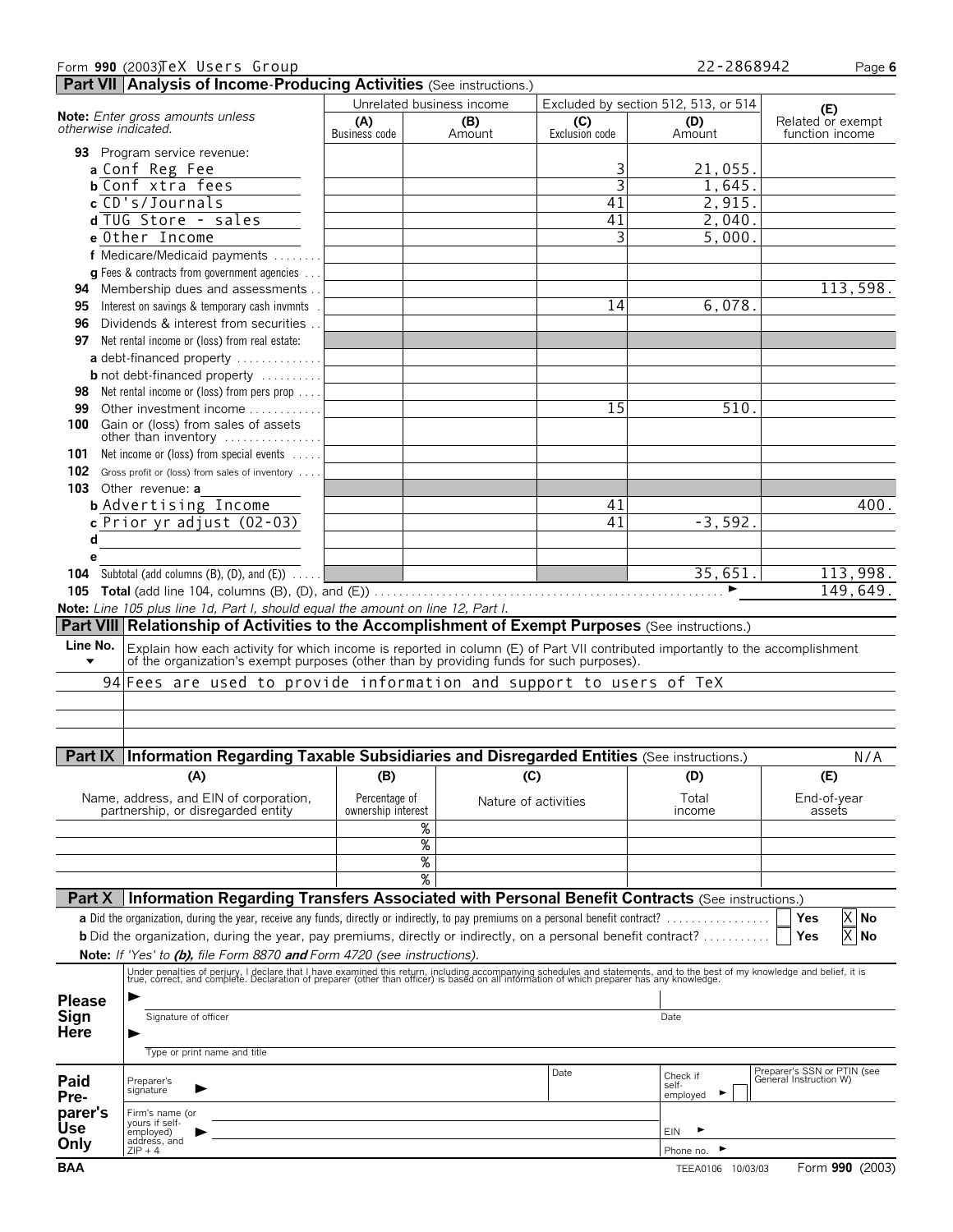| <b>SCHEDULE A</b>    |  |  |
|----------------------|--|--|
| (Form 990 or 990-EZ) |  |  |

Department of the Treasury

# **Organization Exempt Under**

**2003**

**(Except Private Foundation) and Section 501(e), 501(f), 501(k), 501(n), or Section 4947(a)(1) Nonexempt Charitable Trust**

**Supplementary Information** ' **(See separate instructions.)**

| Internal Revenue Service                               |                                                                             | ► MUST be completed by the above organizations and attached to their Form 990 or 990-EZ.           |                  |                                                                                |                                                |
|--------------------------------------------------------|-----------------------------------------------------------------------------|----------------------------------------------------------------------------------------------------|------------------|--------------------------------------------------------------------------------|------------------------------------------------|
| Name of the organization                               |                                                                             |                                                                                                    |                  | Employer identification number                                                 |                                                |
| TeX Users Group                                        |                                                                             |                                                                                                    |                  | 22-2868942                                                                     |                                                |
| Part I                                                 | (See instructions. List each one. If there are none, enter 'None.')         | Compensation of the Five Highest Paid Employees Other Than Officers, Directors, and Trustees       |                  |                                                                                |                                                |
|                                                        | (a) Name and address of each<br>employee paid more<br>than \$50,000         | (b) Title and average<br>hours per week<br>devoted to position                                     | (c) Compensation | (d) Contributions<br>to employee benefit<br>plans and deferred<br>compensation | (e) Expense<br>account and other<br>allowances |
| None                                                   |                                                                             |                                                                                                    |                  |                                                                                |                                                |
|                                                        |                                                                             |                                                                                                    |                  |                                                                                |                                                |
|                                                        |                                                                             |                                                                                                    |                  |                                                                                |                                                |
|                                                        |                                                                             |                                                                                                    |                  |                                                                                |                                                |
|                                                        |                                                                             |                                                                                                    |                  |                                                                                |                                                |
| Total number of other employees paid<br><b>Part II</b> |                                                                             | None<br>Compensation of the Five Highest Paid Independent Contractors for Professional Services    |                  |                                                                                |                                                |
|                                                        |                                                                             | (See instructions. List each one (whether individuals or firms). If there are none, enter 'None.') |                  |                                                                                |                                                |
|                                                        | (a) Name and address of each independent contractor paid more than \$50,000 |                                                                                                    |                  | (b) Type of service                                                            | (c) Compensation                               |
| None                                                   |                                                                             |                                                                                                    |                  |                                                                                |                                                |
|                                                        |                                                                             |                                                                                                    |                  |                                                                                |                                                |
|                                                        |                                                                             |                                                                                                    |                  |                                                                                |                                                |
|                                                        |                                                                             |                                                                                                    |                  |                                                                                |                                                |

Total number of others receiving over<br>\$50,000 for professional services . . . . . . . . . ▶

None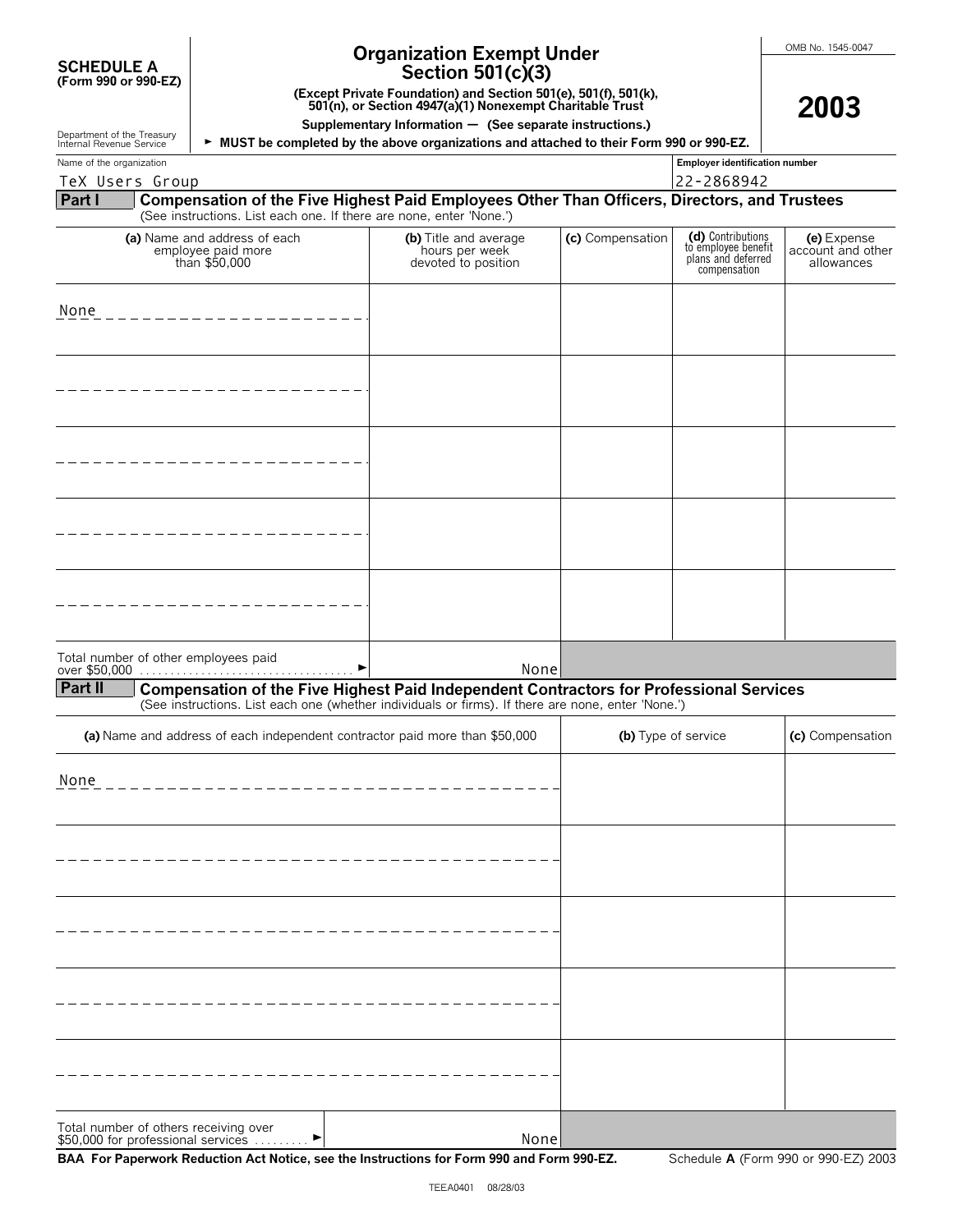| Part III<br><b>Statements About Activities (See instructions.)</b>                                                                                                                                                                                                                                                                                                                                                                                                                                      |                | Yes | No. |
|---------------------------------------------------------------------------------------------------------------------------------------------------------------------------------------------------------------------------------------------------------------------------------------------------------------------------------------------------------------------------------------------------------------------------------------------------------------------------------------------------------|----------------|-----|-----|
| During the year, has the organization attempted to influence national, state, or local legislation, including any attempt<br>to influence public opinion on a legislative matter or referendum? If 'Yes,' enter the total expenses paid<br>or incurred in connection with the lobbying activities $\ldots$ $\blacktriangleright$ \$                                                                                                                                                                     |                |     | X   |
| Organizations that made an election under section 501(h) by filing Form 5768 must complete Part VI-A. Other organizations checking 'Yes,' must complete Part VI-B AND attach a statement giving a detailed description of the<br>lobbying activities.                                                                                                                                                                                                                                                   |                |     |     |
| 2 During the year, has the organization, either directly or indirectly, engaged in any of the following acts with any<br>substantial contributors, trustees, directors, officers, creators, key employees, or members of their families, or with any<br>taxable organization with which any such person is affiliated as an officer, director, trustee, majority owner, or principal<br>beneficiary? (If the answer to any question is 'Yes,' attach a detailed statement explaining the transactions.) |                |     |     |
|                                                                                                                                                                                                                                                                                                                                                                                                                                                                                                         | 2a             |     | X   |
|                                                                                                                                                                                                                                                                                                                                                                                                                                                                                                         | 2 <sub>b</sub> |     | X   |
|                                                                                                                                                                                                                                                                                                                                                                                                                                                                                                         | 2c             |     | x   |
|                                                                                                                                                                                                                                                                                                                                                                                                                                                                                                         |                |     |     |

| 2d |  |
|----|--|
| 2e |  |
|    |  |
|    |  |
|    |  |

#### **Part IV | Reason for Non-Private Foundation Status (See instructions.)**

The organization is not a private foundation because it is: (Please check only **ONE** applicable box.)

- **5** A church, convention of churches, or association of churches. Section 170(b)(1)(A)(i).
- **6** A school. Section 170(b)(1)(A)(ii). (Also complete Part V.)
- **7** A hospital or a cooperative hospital service organization. Section 170(b)(1)(A)(iii).
- 8 A Federal, state, or local government or governmental unit. Section 170(b)(1)(A)(v).
- **9** A medical research organization operated in conjunction with a hospital. Section 170(b)(1)(A)(iii). **Enter the hospital's name, city,** and state  $\blacktriangleright$
- **10** An organization operated for the benefit of a college or university owned or operated by a governmental unit. Section 170(b)(1)(A)(iv). (Also complete the **Support Schedule** in Part IV-A.)
- **11a** An organization that normally receives a substantial part of its support from a governmental unit or from the general public. Section 170(b)(1)(A)(vi). (Also complete the **Support Schedule** in Part IV-A.)

|  |  |  | 11b   A community trust. Section 170(b)(1)(A)(vi). (Also complete the <b>Support Schedule</b> in Part IV-A.) |  |
|--|--|--|--------------------------------------------------------------------------------------------------------------|--|
|  |  |  |                                                                                                              |  |

- 12 |X| An organization that normally receives: (1) more than 33-1/3% of its support from contributions, membership fees, and gross receipts<br>from activities related to its charitable, etc, functions subject to certain exc from gross investment income and unrelated business taxable income (less section 511 tax) from businesses acquired by the organization after June 30, 1975. See section 509(a)(2). (Also complete the **Support Schedule** in Part IV-A.) X
- An organization that is not controlled by any disqualified persons (other than foundation managers) and supports organizations described in: (1) lines 5 through 12 above; or (2) section 501(c)(4), (5), or (6), if they meet section  $509(a)(3)$ .)

| Provide the following information about the supported organizations. (See instructions.) |                               |
|------------------------------------------------------------------------------------------|-------------------------------|
| (a) Name(s) of supported organization(s)                                                 | (b) Line number<br>from above |
|                                                                                          |                               |
|                                                                                          |                               |
|                                                                                          |                               |

14 | An organization organized and operated to test for public safety. Section 509(a)(4). (See instructions.)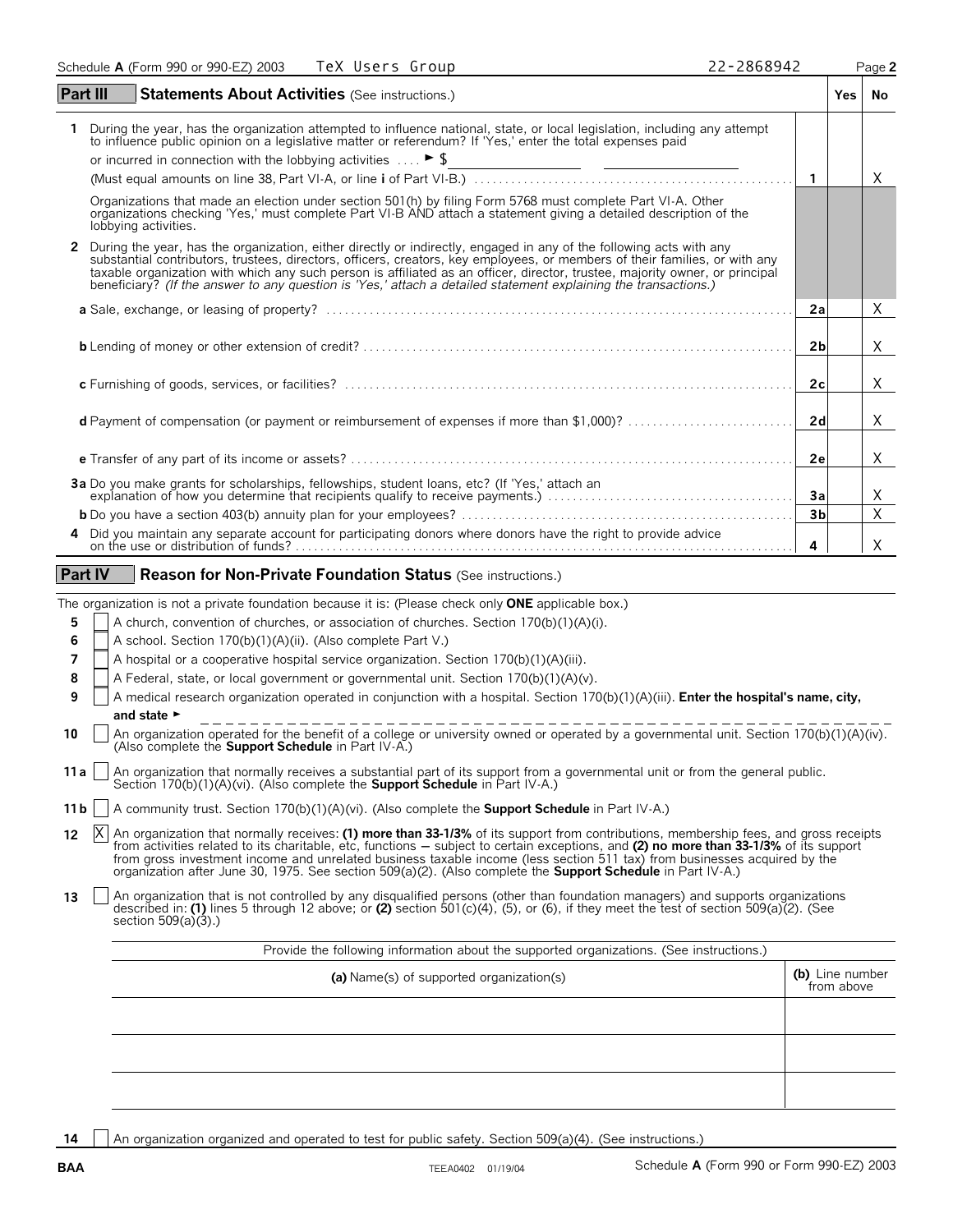Part IV-A Support Schedule (Complete only if you checked a box on line 10, 11, or 12.) Use cash method of accounting. **Note:** *You may use the worksheet in the instructions for converting from the accrual to the cash method of accounting.*

|    | now. Toa may asc the worksheet in the instructions for converting nomittie accruar to the cash method or accounting.                                                                                                                                                                                                                                                                                                                                                                                                                                                                                                          |               |                                            |                                                      |                                                     |                 |              |
|----|-------------------------------------------------------------------------------------------------------------------------------------------------------------------------------------------------------------------------------------------------------------------------------------------------------------------------------------------------------------------------------------------------------------------------------------------------------------------------------------------------------------------------------------------------------------------------------------------------------------------------------|---------------|--------------------------------------------|------------------------------------------------------|-----------------------------------------------------|-----------------|--------------|
|    | Calendar year (or fiscal year                                                                                                                                                                                                                                                                                                                                                                                                                                                                                                                                                                                                 | (a)<br>$2002$ | $\begin{array}{c} (b) \\ 2001 \end{array}$ | $\binom{c}{2000}$                                    | $\begin{array}{c} \textbf{(d)} \\ 1999 \end{array}$ |                 | (e)<br>Total |
|    | 15 Gifts, grants, and contributions<br>received. (Do not include<br>unusual grants. See line $28$ .) $\dots$                                                                                                                                                                                                                                                                                                                                                                                                                                                                                                                  | 5,065.        | 5,324.                                     | 5,564.                                               |                                                     | 5,583.          | 21,536.      |
| 16 | Membership fees received                                                                                                                                                                                                                                                                                                                                                                                                                                                                                                                                                                                                      | 127,065.      | 127,478.                                   | 134, 180.                                            | 82, 829.                                            |                 | 471,552.     |
|    | 17 Gross receipts from admissions,<br>merchandise sold or services performed,<br>or furnishing of facilities in any activity<br>that is related to the organization's<br>charitable, etc, purpose                                                                                                                                                                                                                                                                                                                                                                                                                             | $\mathbf 0$ . | $0$ .                                      | 0.                                                   |                                                     | 0.              | $0$ .        |
|    | 18 Gross income from interest, dividends,<br>amounts received from payments on<br>securities loans (section 512(a)(5)),<br>rents, royalties, and unrelated business<br>taxable income (less section 511 taxes)<br>from businesses acquired by the organ-<br>ization after June 30, 1975                                                                                                                                                                                                                                                                                                                                       | 5, 151.       | 6, 194.                                    | 5,823.                                               |                                                     | 1,756.          | 18,924.      |
|    | <b>19</b> Net income from unrelated business<br>activities not included in line 18                                                                                                                                                                                                                                                                                                                                                                                                                                                                                                                                            | 1,345.        | 1,045.                                     | 100.                                                 |                                                     | 100.            | 2,590.       |
| 20 | Tax revenues levied for the<br>organization's benefit and<br>either paid to it or expended<br>on its behalf                                                                                                                                                                                                                                                                                                                                                                                                                                                                                                                   |               |                                            |                                                      |                                                     |                 |              |
| 21 | The value of services or<br>facilities furnished to the<br>organization by a governmental<br>unit without charge. Do not<br>include the value of services or<br>facilities generally furnished to<br>the public without charge $\dots\dots$                                                                                                                                                                                                                                                                                                                                                                                   |               |                                            |                                                      |                                                     |                 |              |
|    | 22 Other income. Attach a<br>schedule. Do not include<br>gain or (loss) from sale of<br>capital assets                                                                                                                                                                                                                                                                                                                                                                                                                                                                                                                        |               |                                            |                                                      |                                                     |                 |              |
|    | 23 Total of lines 15 through 22                                                                                                                                                                                                                                                                                                                                                                                                                                                                                                                                                                                               | 138,626.      | 140,041.                                   | 145,667.                                             | 90,268.                                             |                 | 514,602.     |
| 24 | Line 23 minus line 17                                                                                                                                                                                                                                                                                                                                                                                                                                                                                                                                                                                                         | 138,626.      | 140,041.                                   | 145,667.                                             | 90,268.                                             |                 | 514, 602.    |
| 25 | Enter 1% of line 23                                                                                                                                                                                                                                                                                                                                                                                                                                                                                                                                                                                                           | 1,386.        | 1,400.                                     | 1,457.                                               |                                                     | 903.            |              |
| 26 | Organizations described on lines 10 or 11:                                                                                                                                                                                                                                                                                                                                                                                                                                                                                                                                                                                    |               |                                            | <b>a</b> Enter 2% of amount in column (e), line $24$ | ►                                                   | 26a             |              |
|    | <b>b</b> Prepare a list for your records to show the name of and amount contributed by each person (other than a governmental unit or publicly supported organization) whose total gifts for 1999 through 2002 exceeded the amount<br>return. Enter the total of all these excess amounts enter and contained account of the total of all these excess amounts                                                                                                                                                                                                                                                                |               |                                            |                                                      | ▶                                                   | 26 <sub>b</sub> |              |
|    |                                                                                                                                                                                                                                                                                                                                                                                                                                                                                                                                                                                                                               |               |                                            |                                                      |                                                     | 26c             |              |
|    | <b>d</b> Add: Amounts from column (e) for lines:                                                                                                                                                                                                                                                                                                                                                                                                                                                                                                                                                                              |               |                                            | $\frac{18}{22}$ $\frac{19}{26b}$ $\frac{19}{26b}$    | ▶                                                   | 26d             |              |
|    |                                                                                                                                                                                                                                                                                                                                                                                                                                                                                                                                                                                                                               |               |                                            |                                                      | ▶                                                   | 26e             |              |
|    |                                                                                                                                                                                                                                                                                                                                                                                                                                                                                                                                                                                                                               |               |                                            |                                                      |                                                     |                 | %            |
|    | 27 Organizations described on line 12:                                                                                                                                                                                                                                                                                                                                                                                                                                                                                                                                                                                        |               |                                            |                                                      |                                                     |                 |              |
|    | a For amounts included in lines 15, 16, and 17 that were received from a 'disqualified person,' prepare a list for your records to show the<br>name of, and total amounts received in each year from, each 'disqualified person.' Do not file this list with your return. Enter the sum of<br>such amounts for each year:                                                                                                                                                                                                                                                                                                     |               |                                            |                                                      |                                                     |                 |              |
|    | $(2002)$ ___________0. $(2001)$ _ _ _ _ _ _ _ 0. $(2000)$ _ _ _ _ _ _ _ _ 0. $(1999)$ _ _ _ _ _ _ _ _ _ 0.                                                                                                                                                                                                                                                                                                                                                                                                                                                                                                                    |               |                                            |                                                      |                                                     |                 |              |
|    | bFor any amount included in line 17 that was received from each person (other than 'disqualified persons'), prepare a list for your records to<br>show the name of, and amount received for each year, that was more than the larger of (1) the amount on line 25 for the year or (2)<br>\$5,000. (Include in the list organizations described in lines 5 through 11, as well as individuals.) Do not file this list with your return. After<br>computing the difference between the amount received and the larger amount described in (1) or (2), enter the sum of these differences<br>(the excess amounts) for each year: |               |                                            |                                                      |                                                     |                 |              |
|    |                                                                                                                                                                                                                                                                                                                                                                                                                                                                                                                                                                                                                               |               |                                            |                                                      |                                                     |                 |              |
|    |                                                                                                                                                                                                                                                                                                                                                                                                                                                                                                                                                                                                                               |               |                                            |                                                      |                                                     |                 |              |
|    |                                                                                                                                                                                                                                                                                                                                                                                                                                                                                                                                                                                                                               |               |                                            |                                                      |                                                     |                 |              |
|    |                                                                                                                                                                                                                                                                                                                                                                                                                                                                                                                                                                                                                               |               |                                            |                                                      |                                                     |                 |              |
|    |                                                                                                                                                                                                                                                                                                                                                                                                                                                                                                                                                                                                                               |               |                                            |                                                      |                                                     |                 |              |
|    |                                                                                                                                                                                                                                                                                                                                                                                                                                                                                                                                                                                                                               |               |                                            |                                                      |                                                     |                 |              |
|    | For the support (interest clude) in the state term ount from line 23, column (e) $\frac{27f}{27f}$ 514, 602.<br>g Public support percentage (line 27e (numerator) divided by line 27f (denominator))<br>h Investment income percentag                                                                                                                                                                                                                                                                                                                                                                                         |               |                                            |                                                      |                                                     |                 |              |
|    | 28 Unusual Grants: For an organization described in line 10, 11, or 12 that received any unusual grants during 1999 through 2002, prepare a<br>list for your records to show, for each year, the name of the contributor, the date and amount of the grant, and a brief description of the<br>nature of the grant. Do not file this list with your return. Do not include these grants in line 15.                                                                                                                                                                                                                            |               |                                            |                                                      |                                                     |                 |              |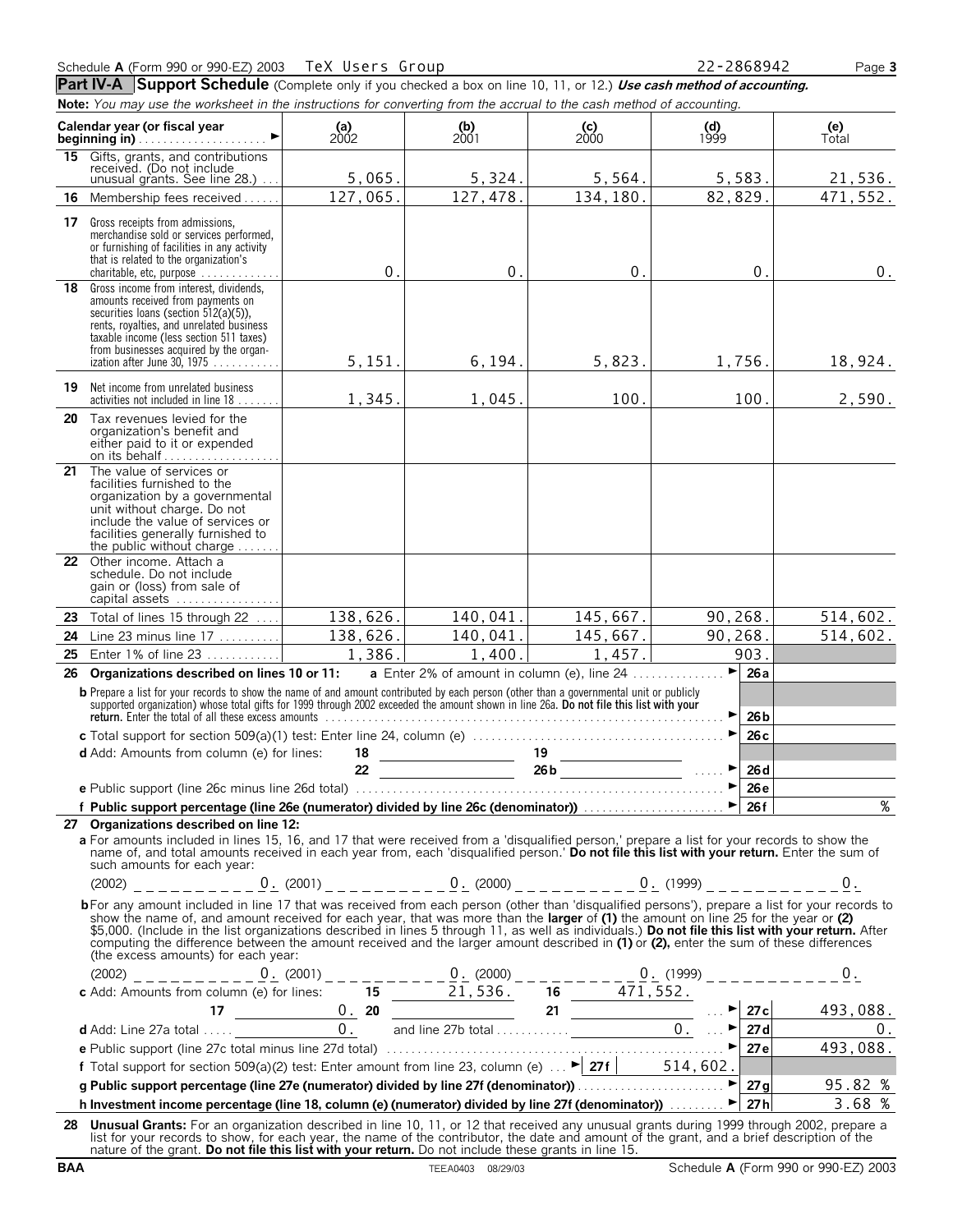|               | Schedule A (Form 990 or 990-EZ) 2003 TeX Users Group         | 22-2868942 | Page 4 |
|---------------|--------------------------------------------------------------|------------|--------|
| <b>Part V</b> | <b>Private School Questionnaire</b> (See instructions.)<br>. |            |        |

|  | 2-2868942 |  |
|--|-----------|--|
|--|-----------|--|

|            | (To be completed ONLY by schools that checked the box on line 6 in Part IV)                                                                                                                                                                      | N/A             |            |     |
|------------|--------------------------------------------------------------------------------------------------------------------------------------------------------------------------------------------------------------------------------------------------|-----------------|------------|-----|
|            |                                                                                                                                                                                                                                                  |                 | <b>Yes</b> | No. |
| 29         | Does the organization have a racially nondiscriminatory policy toward students by statement in its charter, bylaws,                                                                                                                              | 29              |            |     |
| 30         | Does the organization include a statement of its racially nondiscriminatory policy toward students in all its brochures, catalogues, and other written communications with the public dealing with student admissions, program                   |                 |            |     |
|            |                                                                                                                                                                                                                                                  | 30              |            |     |
| 31         | Has the organization publicized its racially nondiscriminatory policy through newspaper or broadcast media during<br>the period of solicitation for students, or during the registration period if it has no solicitation program, in a way that | 31              |            |     |
|            | If 'Yes,' please describe; if 'No,' please explain. (If you need more space, attach a separate statement.)                                                                                                                                       |                 |            |     |
|            |                                                                                                                                                                                                                                                  |                 |            |     |
|            |                                                                                                                                                                                                                                                  |                 |            |     |
|            |                                                                                                                                                                                                                                                  |                 |            |     |
|            |                                                                                                                                                                                                                                                  |                 |            |     |
|            | <b>32</b> Does the organization maintain the following:                                                                                                                                                                                          |                 |            |     |
|            | a Records indicating the racial composition of the student body, faculty, and administrative staff?                                                                                                                                              | 32a             |            |     |
|            | <b>b</b> Records documenting that scholarships and other financial assistance are awarded on a racially                                                                                                                                          |                 |            |     |
|            |                                                                                                                                                                                                                                                  | 32 <sub>b</sub> |            |     |
|            | c Copies of all catalogues, brochures, announcements, and other written communications to the public dealing                                                                                                                                     |                 |            |     |
|            |                                                                                                                                                                                                                                                  | 32c<br>32d      |            |     |
|            |                                                                                                                                                                                                                                                  |                 |            |     |
|            | If you answered 'No' to any of the above, please explain. (If you need more space, attach a separate statement.)                                                                                                                                 |                 |            |     |
|            |                                                                                                                                                                                                                                                  |                 |            |     |
|            |                                                                                                                                                                                                                                                  |                 |            |     |
|            |                                                                                                                                                                                                                                                  |                 |            |     |
|            | 33 Does the organization discriminate by race in any way with respect to:                                                                                                                                                                        |                 |            |     |
|            |                                                                                                                                                                                                                                                  |                 |            |     |
|            |                                                                                                                                                                                                                                                  | 33a             |            |     |
|            |                                                                                                                                                                                                                                                  |                 |            |     |
|            |                                                                                                                                                                                                                                                  | 33 <sub>b</sub> |            |     |
|            |                                                                                                                                                                                                                                                  | 33c             |            |     |
|            |                                                                                                                                                                                                                                                  |                 |            |     |
|            |                                                                                                                                                                                                                                                  | 33 <sub>d</sub> |            |     |
|            |                                                                                                                                                                                                                                                  |                 |            |     |
|            |                                                                                                                                                                                                                                                  | 33 e            |            |     |
|            |                                                                                                                                                                                                                                                  |                 |            |     |
|            |                                                                                                                                                                                                                                                  | 33f             |            |     |
|            |                                                                                                                                                                                                                                                  |                 |            |     |
|            |                                                                                                                                                                                                                                                  | 33g             |            |     |
|            |                                                                                                                                                                                                                                                  |                 |            |     |
|            |                                                                                                                                                                                                                                                  | 33h             |            |     |
|            | If you answered 'Yes' to any of the above, please explain. (If you need more space, attach a separate statement.)                                                                                                                                |                 |            |     |
|            |                                                                                                                                                                                                                                                  |                 |            |     |
|            |                                                                                                                                                                                                                                                  |                 |            |     |
|            |                                                                                                                                                                                                                                                  |                 |            |     |
|            |                                                                                                                                                                                                                                                  |                 |            |     |
|            | 34a Does the organization receive any financial aid or assistance from a governmental agency?                                                                                                                                                    | 34 a            |            |     |
|            |                                                                                                                                                                                                                                                  |                 |            |     |
|            |                                                                                                                                                                                                                                                  | 34 <sub>b</sub> |            |     |
|            | If you answered 'Yes' to either 34a or b, please explain using an attached statement.                                                                                                                                                            |                 |            |     |
| 35         |                                                                                                                                                                                                                                                  |                 |            |     |
|            | Does the organization certify that it has complied with the applicable requirements of sections 4.01 through 4.05 of Rev Proc 75-50, 1975-2 C.B. 587, covering racial                                                                            |                 |            |     |
|            | Schedule A (Form 990 or 990-EZ) 2003                                                                                                                                                                                                             | 35              |            |     |
| <b>BAA</b> | TEEA0404 08/28/03                                                                                                                                                                                                                                |                 |            |     |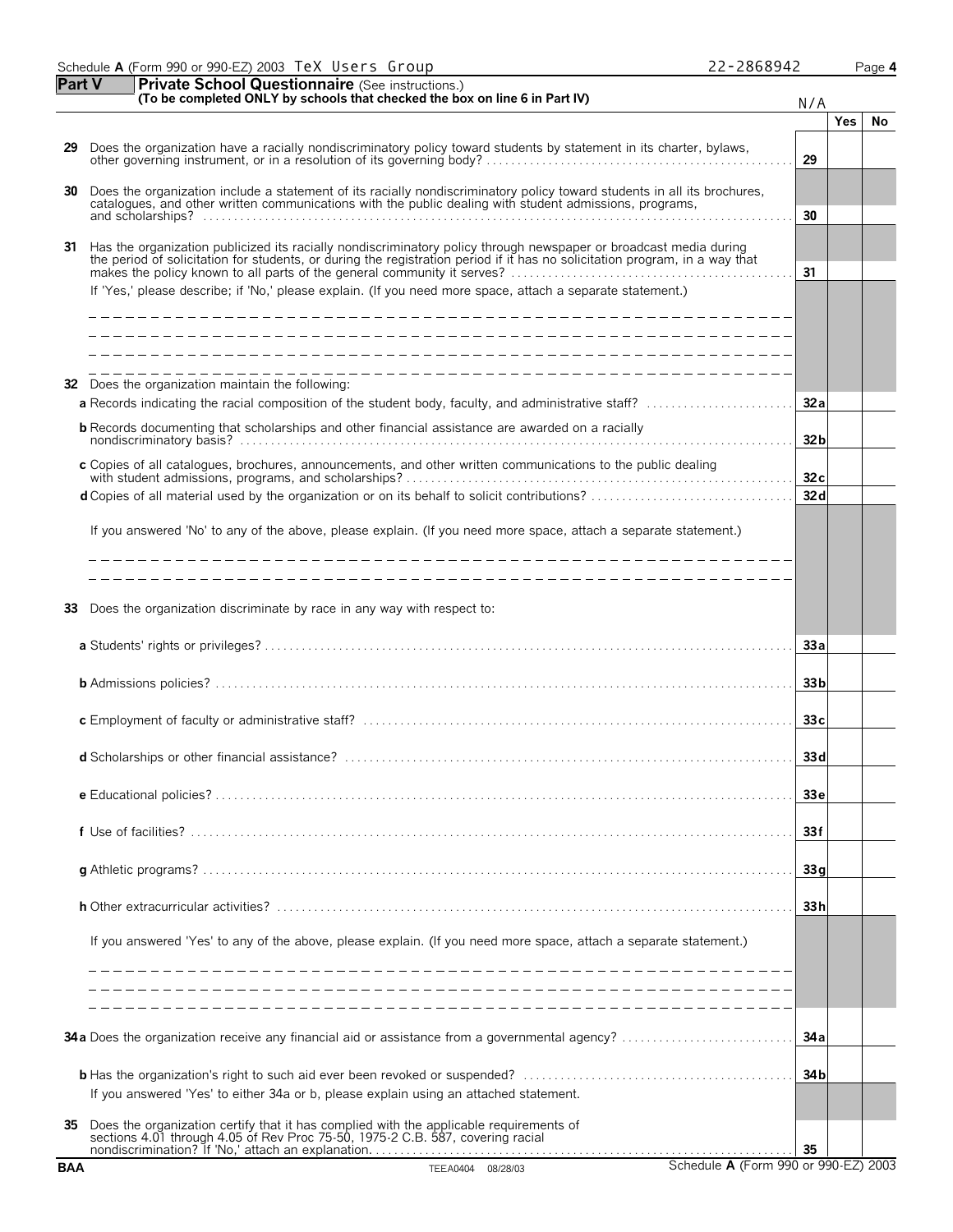**Part VI-A** | Lobbying Expenditures by Electing Public Charities (See instructions.)<br>(To be completed ONLY by an eligible organization that filed Form 5768)

N/A

| Check | $-0.00000$<br>aroup.<br>attiliated<br>. ganization<br>. belongs to an<br>me | Check | $\cdot$ +<br>iecked ' <b>a</b><br>VOL. | and<br>'limited | provisions apply.<br>control' |
|-------|-----------------------------------------------------------------------------|-------|----------------------------------------|-----------------|-------------------------------|
|       |                                                                             |       |                                        | 68 I            | m                             |

|    | <b>Limits on Lobbying Expenditures</b>                                                       |    | (a)<br>Affiliated group | (b)<br>To be completed            |
|----|----------------------------------------------------------------------------------------------|----|-------------------------|-----------------------------------|
|    | (The term 'expenditures' means amounts paid or incurred.)                                    |    | totals                  | for ALL electing<br>organizations |
| 36 | Total lobbying expenditures to influence public opinion (grassroots lobbying)                | 36 |                         |                                   |
| 37 | Total lobbying expenditures to influence a legislative body (direct lobbying)                | 37 |                         |                                   |
| 38 |                                                                                              | 38 |                         |                                   |
| 39 |                                                                                              | 39 |                         |                                   |
| 40 | Total exempt purpose expenditures (add lines 38 and 39)                                      | 40 |                         |                                   |
| 41 | Lobbying nontaxable amount. Enter the amount from the following table $-$                    |    |                         |                                   |
|    | If the amount on line 40 is $-$<br>The lobbying nontaxable amount is $-$                     |    |                         |                                   |
|    |                                                                                              |    |                         |                                   |
|    | Over \$500,000 but not over \$1,000,000 \$100,000 plus 15% of the excess over \$500,000      |    |                         |                                   |
|    | Over \$1,000,000 but not over \$1,500,000 \$175,000 plus 10% of the excess over \$1,000,000  | 41 |                         |                                   |
|    | Over \$1,500,000 but not over \$17,000,000 \$225,000 plus 5% of the excess over \$1,500,000  |    |                         |                                   |
|    |                                                                                              |    |                         |                                   |
| 42 |                                                                                              | 42 |                         |                                   |
| 43 | Subtract line 42 from line 36. Enter -0- if line 42 is more than line 36                     | 43 |                         |                                   |
| 44 | Subtract line 41 from line 38. Enter $-0$ if line 41 is more than line 38 $\dots$            | 44 |                         |                                   |
|    | <b>Caution:</b> If there is an amount on either line 43 or line 44, you must file Form 4720. |    |                         |                                   |

### **4 -Year Averaging Period Under Section 501(h)**

(Some organizations that made a section 501(h) election do not have to complete all of the five columns below.

See the instructions for lines 45 through 50.)

|     |                                                                                                                                                                                                                  | Lobbying Expenditures During 4 - Year Averaging Period                                    |             |             |  |             |           |              |  |  |
|-----|------------------------------------------------------------------------------------------------------------------------------------------------------------------------------------------------------------------|-------------------------------------------------------------------------------------------|-------------|-------------|--|-------------|-----------|--------------|--|--|
|     | Calendar year<br>(or fiscal year<br>beginning in) $\blacktriangleright$                                                                                                                                          | (a)<br>2003                                                                               | (b)<br>2002 | (c)<br>2001 |  | (d)<br>2000 |           | (e)<br>Total |  |  |
|     | 45 Lobbying nontaxable<br>amount                                                                                                                                                                                 |                                                                                           |             |             |  |             |           |              |  |  |
| 46  | Lobbying ceiling amount<br>$(150\% \text{ of line } 45(e))$                                                                                                                                                      |                                                                                           |             |             |  |             |           |              |  |  |
| 47  | Total lobbying<br>expenditures                                                                                                                                                                                   |                                                                                           |             |             |  |             |           |              |  |  |
| 48. | Grassroots non-<br>$taxable$ amount $\dots$                                                                                                                                                                      |                                                                                           |             |             |  |             |           |              |  |  |
| 49  | Grassroots ceiling amount<br>$(150\% \text{ of line } 48(e)) \dots$ .                                                                                                                                            |                                                                                           |             |             |  |             |           |              |  |  |
|     | 50 Grassroots lobbying<br>expenditures                                                                                                                                                                           |                                                                                           |             |             |  |             |           |              |  |  |
|     | <b>Part VI-B</b> Lobbying Activity by Nonelecting Public Charities                                                                                                                                               | (For reporting only by organizations that did not complete Part VI-A) (See instructions.) |             |             |  |             |           | N/A          |  |  |
|     | During the year, did the organization attempt to influence national, state or local legislation, including any<br>attempt to influence public opinion on a legislative matter or referendum, through the use of: |                                                                                           |             |             |  | Yes         | <b>No</b> | Amount       |  |  |
|     | <b>b</b> Paid staff or management (Include compensation in expenses reported on lines c through h.)                                                                                                              |                                                                                           |             |             |  |             |           |              |  |  |
|     |                                                                                                                                                                                                                  |                                                                                           |             |             |  |             |           |              |  |  |
|     |                                                                                                                                                                                                                  |                                                                                           |             |             |  |             |           |              |  |  |
|     |                                                                                                                                                                                                                  |                                                                                           |             |             |  |             |           |              |  |  |
|     |                                                                                                                                                                                                                  |                                                                                           |             |             |  |             |           |              |  |  |
|     | g Direct contact with legislators, their staffs, government officials, or a legislative body<br>h Rallies, demonstrations, seminars, conventions, speeches, lectures, or any other means                         |                                                                                           |             |             |  |             |           |              |  |  |
|     |                                                                                                                                                                                                                  |                                                                                           |             |             |  |             |           |              |  |  |
|     | If 'Yes' to any of the above, also attach a statement giving a detailed description of the lobbying activities.                                                                                                  |                                                                                           |             |             |  |             |           |              |  |  |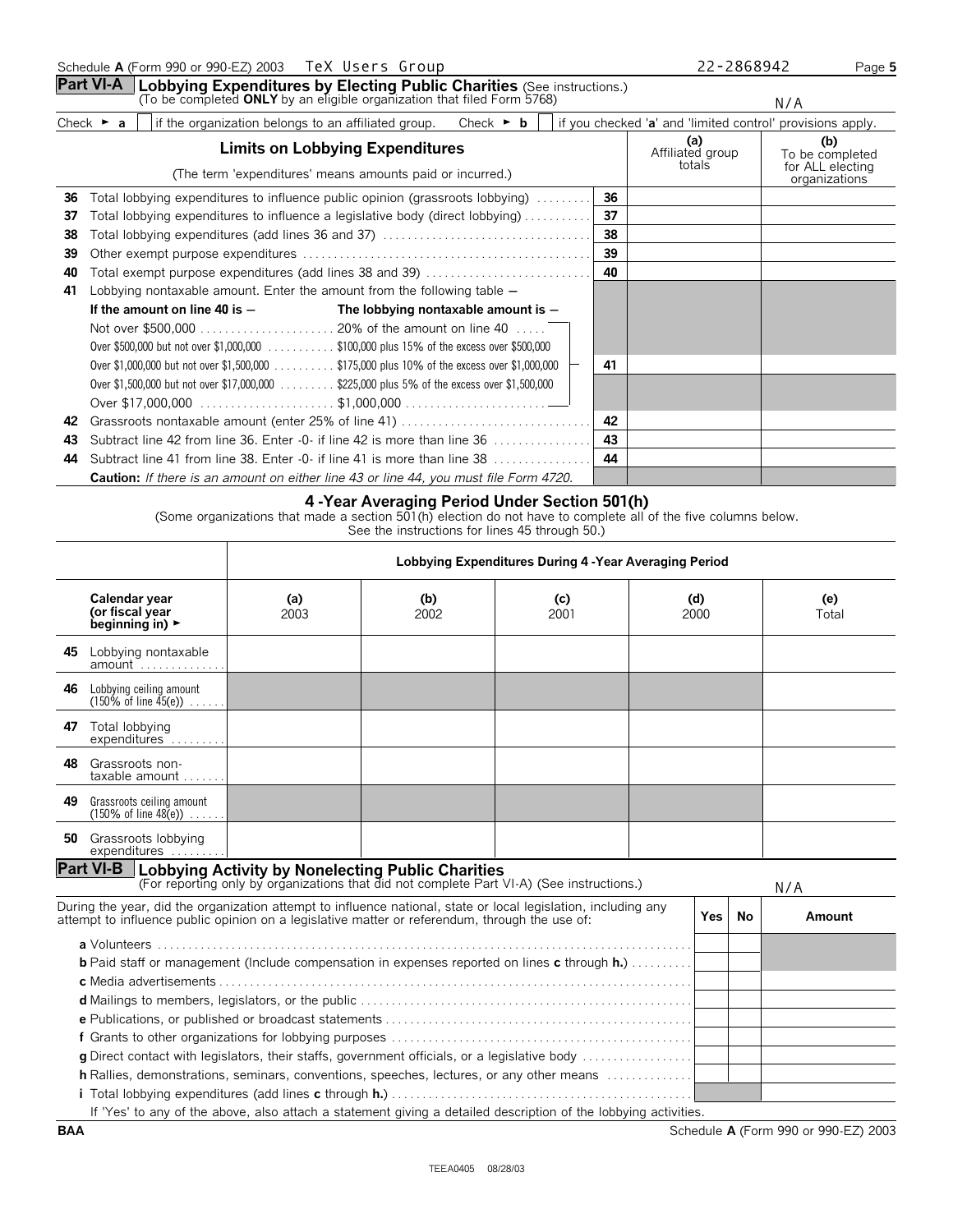## Schedule **A** (Form 990 or 990-EZ) 2003 Page **6 Part VII Information Regarding Transfers To and Transactions and Relationships With Noncharitable Exempt Organizations** (See instructions) 51 Did the reporting organization directly or indirectly engage in any of the following with any other organization described in section 501(c)<br>61 of the Code (other than section 501(c)(3) organizations) or in section 527, **a** Transfers from the reporting organization to a noncharitable exempt organization of: **Yes No (i)**Cash . . . . . . . . . . . . . . . . . . . . . . . . . . . . . . . . . . . . . . . . . . . . . . . . . . . . . . . . . . . . . . . . . . . . . . . . . . . . . . . . . . . . . . . . . . . . . . . . . . . . . **51a (i) (ii)**Other assets . . . . . . . . . . . . . . . . . . . . . . . . . . . . . . . . . . . . . . . . . . . . . . . . . . . . . . . . . . . . . . . . . . . . . . . . . . . . . . . . . . . . . . . . . . . . . . **a (ii) b** Other transactions: **(i)**Sales or exchanges of assets with a noncharitable exempt organization . . . . . . . . . . . . . . . . . . . . . . . . . . . . . . . . . . . . . . . **b (i) (ii)**Purchases of assets from a noncharitable exempt organization . . . . . . . . . . . . . . . . . . . . . . . . . . . . . . . . . . . . . . . . . . . . . . . **b (ii) (iii)**Rental of facilities, equipment, or other assets . . . . . . . . . . . . . . . . . . . . . . . . . . . . . . . . . . . . . . . . . . . . . . . . . . . . . . . . . . . . . . . **b (iii) (iv)**Reimbursement arrangements . . . . . . . . . . . . . . . . . . . . . . . . . . . . . . . . . . . . . . . . . . . . . . . . . . . . . . . . . . . . . . . . . . . . . . . . . . . . . . **b (iv) (v)**Loans or loan guarantees . . . . . . . . . . . . . . . . . . . . . . . . . . . . . . . . . . . . . . . . . . . . . . . . . . . . . . . . . . . . . . . . . . . . . . . . . . . . . . . . . . **b (v) (vi)**Performance of services or membership or fundraising solicitations . . . . . . . . . . . . . . . . . . . . . . . . . . . . . . . . . . . . . . . . . . . **b (vi) c** Sharing of facilities, equipment, mailing lists, other assets, or paid employees . . . . . . . . . . . . . . . . . . . . . . . . . . . . . . . . . . . . . **c d** If the answer to any of the above is 'Yes,' complete the following schedule. Column (b) should always show the fair market value of<br>the goods, other assets, or services given by the reporting organization. If the organ **(a)** Line no. **(b)** Amount involved **(c)** Name of noncharitable exempt organization **(d)** Description of transfers, transactions, and sharing arrangements 52a Is the organization directly or indirectly affiliated with, or related to, one or more tax-exempt organizations<br>described in section 501(c) of the Code (other than section 501(c)(3)) or in section 527? . . . . . . . . **b** If 'Yes,' complete the following schedule: **(a)** Name of organization **(b)** Type of organization **(c)** Description of relationship **BAA** TEEA0406 09/05/03 Schedule **A** (Form 990 or 990-EZ) 2003 TeX Users Group X X X X X X X X X  $\blacktriangleright \Box$  Yes  $\overline{X}$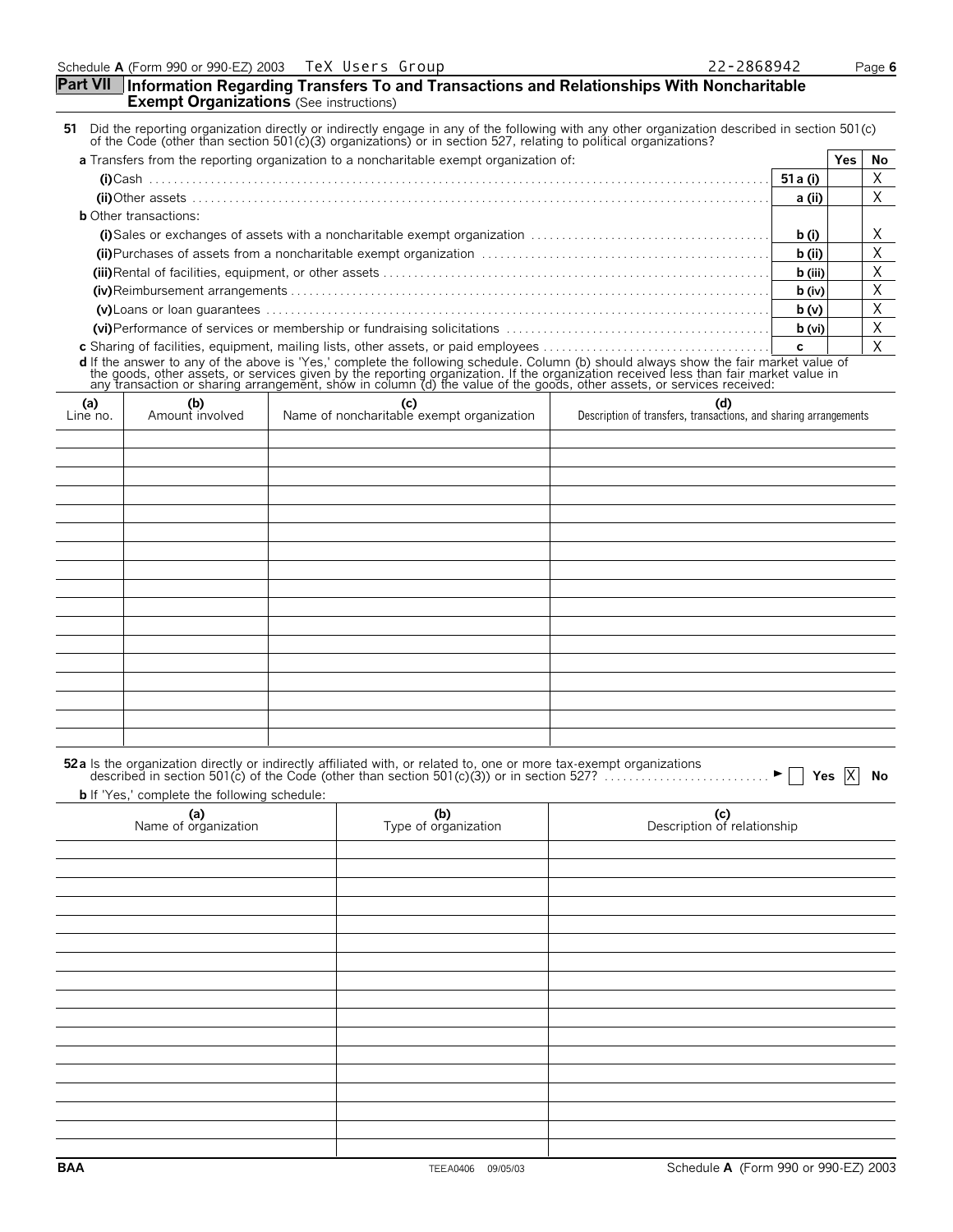| Б⁄<br>O<br>Н<br>r orm<br>ີ |  |
|----------------------------|--|
|----------------------------|--|

Department of the Treasury Internal Revenue Service

Form **4562 Depreciation and Amortization (Including Information on Listed Property) 2003** G **See separate instructions.** G **Attach to your tax return. 67**

OMB No. 1545-0172

Name(s) shown on return **Identifying number Identifying number Identifying number** 

| TeX Users Group                                 | 22-2868942 |
|-------------------------------------------------|------------|
| Business or activity to which this form relates |            |

Form 990 / Form 990EZ

| Part I | Election To Expense Certain Property Under Section 179                             |
|--------|------------------------------------------------------------------------------------|
|        | Note: If you have any listed property, complete Part V before you complete Part I. |

| <b>Note:</b> If you have any listed property, complete Part V before you complete Part I. |            |
|-------------------------------------------------------------------------------------------|------------|
|                                                                                           | \$100,000. |
|                                                                                           |            |

|                                                                                                              | \$400.000. |
|--------------------------------------------------------------------------------------------------------------|------------|
|                                                                                                              |            |
| 5 Dollar limitation for tax year. Subtract line 4 from line 1. If zero or less, enter -0-. If married filing |            |

| (a) Description of property                                                                                         | (b) Cost (business use only) | (c) Elected cost |   |
|---------------------------------------------------------------------------------------------------------------------|------------------------------|------------------|---|
|                                                                                                                     |                              |                  |   |
|                                                                                                                     |                              |                  |   |
|                                                                                                                     |                              |                  |   |
|                                                                                                                     |                              |                  |   |
|                                                                                                                     |                              |                  | 9 |
|                                                                                                                     |                              |                  |   |
| 11 Business income limitation. Enter the smaller of business income (not less than zero) or line 5 (see instrs)  11 |                              |                  |   |
|                                                                                                                     |                              |                  |   |

| Note: Do not use Part II or Part III below for listed property. Instead, use Part V.                               |     |      |  |  |  |
|--------------------------------------------------------------------------------------------------------------------|-----|------|--|--|--|
| <b>Part II</b> Special Depreciation Allowance and Other Depreciation (Do not include listed property.)             |     |      |  |  |  |
| 14 Special depreciation allowance for qualified property (other than listed property) placed in service during the |     | 300. |  |  |  |
|                                                                                                                    | -15 |      |  |  |  |
|                                                                                                                    |     |      |  |  |  |

**Part III MACRS** Depreciation (Do not include listed property.) (See instructions)

**13** Carryover of disallowed deduction to 2004. Add lines 9 and 10, less line 12  $\dots \dots$ 

#### **Section A**

|                                                                                                               | 3.004. |
|---------------------------------------------------------------------------------------------------------------|--------|
| 18 If you are electing under section 168(i)(4) to group any assets placed in service during the tax year into |        |

## **Section B** ' **Assets Placed in Service During 2003 Tax Year Using the General Depreciation System**

|                                                                                                                                                 |                                            | Section B — Assets Placed in Service During 2003 Tax Year Using the General Depreciation System     |                        |                   |               |    |                               |
|-------------------------------------------------------------------------------------------------------------------------------------------------|--------------------------------------------|-----------------------------------------------------------------------------------------------------|------------------------|-------------------|---------------|----|-------------------------------|
| (a)<br>Classification of property                                                                                                               | (b) Month and<br>year placed<br>in service | (c) Basis for depreciation<br>(business/investment use<br>$only - see$ instructions)                | (d)<br>Recovery period | (e)<br>Convention | (f)<br>Method |    | (g) Depreciation<br>deduction |
| 19a 3-year property                                                                                                                             |                                            |                                                                                                     |                        |                   |               |    |                               |
| $b$ 5-year property                                                                                                                             |                                            | 300.                                                                                                | 5                      | HY                | S/L           |    | 30.                           |
| c 7-year property                                                                                                                               |                                            |                                                                                                     |                        |                   |               |    |                               |
| d 10-year property                                                                                                                              |                                            |                                                                                                     |                        |                   |               |    |                               |
| e 15-year property                                                                                                                              |                                            |                                                                                                     |                        |                   |               |    |                               |
| f 20-year property                                                                                                                              |                                            |                                                                                                     |                        |                   |               |    |                               |
| g 25-year property                                                                                                                              |                                            |                                                                                                     | 25 yrs                 |                   | S/L           |    |                               |
| <b>h</b> Residential rental                                                                                                                     |                                            |                                                                                                     | 27.5 yrs               | МM                | S/L           |    |                               |
| $properly$                                                                                                                                      |                                            |                                                                                                     | 27.5 yrs               | МM                | S/L           |    |                               |
| <i>i</i> Nonresidential real                                                                                                                    |                                            |                                                                                                     | 39 yrs                 | МM                | S/L           |    |                               |
| $properly$                                                                                                                                      |                                            |                                                                                                     |                        | МM                | S/L           |    |                               |
|                                                                                                                                                 |                                            | Section C - Assets Placed in Service During 2003 Tax Year Using the Alternative Depreciation System |                        |                   |               |    |                               |
| 20 a Class life <u>.</u>                                                                                                                        |                                            |                                                                                                     |                        |                   | S/L           |    |                               |
| <b>b</b> 12-year                                                                                                                                |                                            |                                                                                                     | 12 yrs                 |                   | S/L           |    |                               |
| c 40-year $\ldots \ldots \ldots \ldots$                                                                                                         |                                            |                                                                                                     | 40 yrs                 | МM                | S/L           |    |                               |
| <b>Part IV   Summary</b> (see instructions)                                                                                                     |                                            |                                                                                                     |                        |                   |               |    |                               |
| 21                                                                                                                                              |                                            |                                                                                                     |                        |                   |               | 21 |                               |
| Total. Add amounts from line 12, lines 14 through 17, lines 19 and 20 in column (g), and line 21. Enter here and on the appropriate lines<br>22 |                                            |                                                                                                     |                        |                   |               | 22 | 3,334.                        |
| For assets shown above and placed in service during the current year, enter<br>23                                                               |                                            |                                                                                                     |                        |                   |               |    |                               |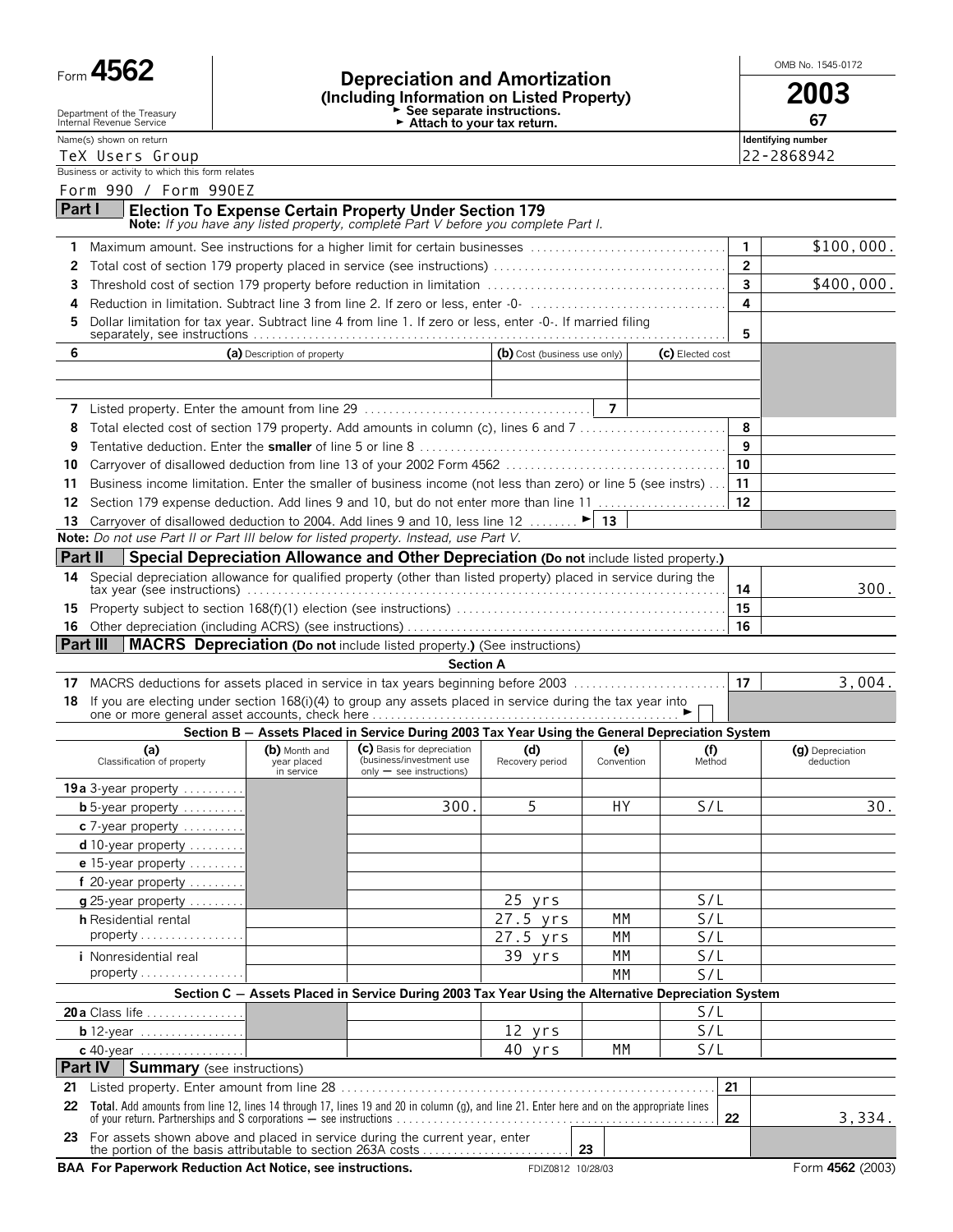|        | Form 4562 (2003)                                                                                                                                                                                                                                                                               |                                  | TeX Users Group                                                                                                                                                                                                     |                               |                                            |            |                                                                    |            |                                           |                        |                              |                                                | 22-2868942                       |                                      | Page 2                                |
|--------|------------------------------------------------------------------------------------------------------------------------------------------------------------------------------------------------------------------------------------------------------------------------------------------------|----------------------------------|---------------------------------------------------------------------------------------------------------------------------------------------------------------------------------------------------------------------|-------------------------------|--------------------------------------------|------------|--------------------------------------------------------------------|------------|-------------------------------------------|------------------------|------------------------------|------------------------------------------------|----------------------------------|--------------------------------------|---------------------------------------|
| Part V |                                                                                                                                                                                                                                                                                                |                                  | Listed Property (Include automobiles, certain other vehicles, cellular telephones, certain computers, and property used for<br>entertainment, recreation, or amusement.)                                            |                               |                                            |            |                                                                    |            |                                           |                        |                              |                                                |                                  |                                      |                                       |
|        |                                                                                                                                                                                                                                                                                                |                                  | Note: For any vehicle for which you are using the standard mileage rate or deducting lease expense, complete only 24a, 24b,<br>columns (a) through (c) of Section A, all of Section B, and Section C if applicable. |                               |                                            |            |                                                                    |            |                                           |                        |                              |                                                |                                  |                                      |                                       |
|        |                                                                                                                                                                                                                                                                                                |                                  | Section A - Depreciation and Other Information (Caution: See instructions for limits for passenger automobiles.)                                                                                                    |                               |                                            |            |                                                                    |            |                                           |                        |                              |                                                |                                  |                                      |                                       |
|        | 24a Do you have evidence to support the business/investment use claimed?                                                                                                                                                                                                                       |                                  |                                                                                                                                                                                                                     |                               |                                            |            | <b>Yes</b>                                                         |            | No 24b If 'Yes,' is the evidence written? |                        |                              |                                                |                                  | <b>Yes</b>                           | No                                    |
|        | (a)<br>Type of property (list<br>vehicles first)                                                                                                                                                                                                                                               | (b)<br>Date placed<br>in service | (c)<br>Business/<br>investment<br>use<br>percentage                                                                                                                                                                 | (d)<br>Cost or<br>other basis |                                            |            | (e)<br>Basis for depreciation<br>(business/investment<br>use only) |            | (f)<br>Recovery<br>period                 |                        | (g)<br>Method/<br>Convention |                                                | (h)<br>Depreciation<br>deduction |                                      | (i)<br>Elected<br>section 179<br>cost |
|        | 25 Special depreciation allowance for qualified listed property placed in service during the tax year and<br>used more than 50% in a qualified business use (see instructions)                                                                                                                 |                                  |                                                                                                                                                                                                                     |                               |                                            |            |                                                                    |            |                                           |                        | 25                           |                                                |                                  |                                      |                                       |
| 26     | Property used more than 50% in a qualified business use (see instructions):                                                                                                                                                                                                                    |                                  |                                                                                                                                                                                                                     |                               |                                            |            |                                                                    |            |                                           |                        |                              |                                                |                                  |                                      |                                       |
|        |                                                                                                                                                                                                                                                                                                |                                  |                                                                                                                                                                                                                     |                               |                                            |            |                                                                    |            |                                           |                        |                              |                                                |                                  |                                      |                                       |
|        | 27 Property used 50% or less in a qualified business use (see instructions):                                                                                                                                                                                                                   |                                  |                                                                                                                                                                                                                     |                               |                                            |            |                                                                    |            |                                           |                        |                              |                                                |                                  |                                      |                                       |
|        |                                                                                                                                                                                                                                                                                                |                                  |                                                                                                                                                                                                                     |                               |                                            |            |                                                                    |            |                                           |                        |                              |                                                |                                  |                                      |                                       |
|        |                                                                                                                                                                                                                                                                                                |                                  |                                                                                                                                                                                                                     |                               |                                            |            |                                                                    |            |                                           |                        | 28                           |                                                |                                  |                                      |                                       |
|        |                                                                                                                                                                                                                                                                                                |                                  |                                                                                                                                                                                                                     |                               |                                            |            |                                                                    |            |                                           |                        |                              |                                                | 29                               |                                      |                                       |
|        | Complete this section for vehicles used by a sole proprietor, partner, or other 'more than 5% owner,' or related person. If you provided vehicles<br>to your employees, first answer the questions in Section C to see if you meet an exception to completing this section for those vehicles. |                                  |                                                                                                                                                                                                                     |                               | Section B - Information on Use of Vehicles |            |                                                                    |            |                                           |                        |                              |                                                |                                  |                                      |                                       |
|        | <b>30</b> Total business/investment miles driven<br>during the year (do not include commuting                                                                                                                                                                                                  |                                  |                                                                                                                                                                                                                     |                               | (a)<br>Vehicle 1                           |            | (b)<br>Vehicle 2                                                   |            | (c)<br>Vehicle 3                          |                        | (d)<br>Vehicle 4             |                                                | (e)<br>Vehicle 5                 |                                      | (f)<br>Vehicle 6                      |
| 31     | Total commuting miles driven during the year $\dots\dots$                                                                                                                                                                                                                                      |                                  |                                                                                                                                                                                                                     |                               |                                            |            |                                                                    |            |                                           |                        |                              |                                                |                                  |                                      |                                       |
|        | <b>32</b> Total other personal (noncommuting)<br>miles driven $\ldots \ldots \ldots \ldots \ldots$                                                                                                                                                                                             |                                  |                                                                                                                                                                                                                     |                               |                                            |            |                                                                    |            |                                           |                        |                              |                                                |                                  |                                      |                                       |
| 33     | Total miles driven during the year. Add                                                                                                                                                                                                                                                        |                                  |                                                                                                                                                                                                                     |                               |                                            |            |                                                                    |            |                                           |                        |                              |                                                |                                  |                                      |                                       |
|        |                                                                                                                                                                                                                                                                                                |                                  |                                                                                                                                                                                                                     | <b>Yes</b>                    | No                                         | <b>Yes</b> | No                                                                 | <b>Yes</b> | No                                        | <b>Yes</b>             | No                           | <b>Yes</b>                                     | No                               | Yes                                  | No                                    |
|        | 34 Was the vehicle available for personal use<br>during off-duty hours?                                                                                                                                                                                                                        |                                  |                                                                                                                                                                                                                     |                               |                                            |            |                                                                    |            |                                           |                        |                              |                                                |                                  |                                      |                                       |
|        | 35 Was the vehicle used primarily by a more<br>than 5% owner or related person?                                                                                                                                                                                                                |                                  |                                                                                                                                                                                                                     |                               |                                            |            |                                                                    |            |                                           |                        |                              |                                                |                                  |                                      |                                       |
| 36     | Is another vehicle available for<br>personal use?.                                                                                                                                                                                                                                             |                                  |                                                                                                                                                                                                                     |                               |                                            |            |                                                                    |            |                                           |                        |                              |                                                |                                  |                                      |                                       |
|        | Answer these questions to determine if you meet an exception to completing Section B for vehicles used by employees who are not more than<br>5% owners or related persons (see instructions).                                                                                                  |                                  | Section C - Questions for Employers Who Provide Vehicles for Use by Their Employees                                                                                                                                 |                               |                                            |            |                                                                    |            |                                           |                        |                              |                                                |                                  |                                      |                                       |
|        | 37 Do you maintain a written policy statement that prohibits all personal use of vehicles, including commuting,                                                                                                                                                                                |                                  |                                                                                                                                                                                                                     |                               |                                            |            |                                                                    |            |                                           |                        |                              |                                                |                                  | Yes                                  | No                                    |
|        | 38 Do you maintain a written policy statement that prohibits personal use of vehicles, except commuting, by your                                                                                                                                                                               |                                  |                                                                                                                                                                                                                     |                               |                                            |            |                                                                    |            |                                           |                        |                              |                                                |                                  |                                      |                                       |
| 39     |                                                                                                                                                                                                                                                                                                |                                  |                                                                                                                                                                                                                     |                               |                                            |            |                                                                    |            |                                           |                        |                              |                                                |                                  |                                      |                                       |
|        | 40 Do you provide more than five vehicles to your employees, obtain information from your employees about the use of the                                                                                                                                                                       |                                  |                                                                                                                                                                                                                     |                               |                                            |            |                                                                    |            |                                           |                        |                              |                                                |                                  |                                      |                                       |
| 41     | Do you meet the requirements concerning qualified automobile demonstration use? (see instructions)<br>Note: If your answer to 37, 38, 39, 40, or 41 is 'Yes,' do not complete Section B for the covered vehicles.                                                                              |                                  |                                                                                                                                                                                                                     |                               |                                            |            |                                                                    |            |                                           |                        |                              |                                                |                                  |                                      |                                       |
|        | Amortization<br><b>Part VI</b>                                                                                                                                                                                                                                                                 |                                  |                                                                                                                                                                                                                     |                               |                                            |            |                                                                    |            |                                           |                        |                              |                                                |                                  |                                      |                                       |
|        |                                                                                                                                                                                                                                                                                                | (a)<br>Description of costs      |                                                                                                                                                                                                                     |                               | (b)<br>Date amortization<br>begins         |            | (c)<br>Amortizable<br>amount                                       |            |                                           | (d)<br>Code<br>section |                              | (e)<br>Amortization<br>period or<br>percentage |                                  | (f)<br>Amortization<br>for this year |                                       |
|        | 42 Amortization of costs that begins during your 2003 tax year (see instructions):                                                                                                                                                                                                             |                                  |                                                                                                                                                                                                                     |                               |                                            |            |                                                                    |            |                                           |                        |                              |                                                |                                  |                                      |                                       |
|        |                                                                                                                                                                                                                                                                                                |                                  |                                                                                                                                                                                                                     |                               |                                            |            |                                                                    |            |                                           |                        |                              |                                                |                                  |                                      |                                       |
| 43.    |                                                                                                                                                                                                                                                                                                |                                  |                                                                                                                                                                                                                     |                               |                                            |            |                                                                    |            |                                           |                        |                              | 43                                             |                                  |                                      | 0.                                    |

| 44 | $\degree$ Add amounts in column (f). See instructions for where to report $\ldots \ldots \ldots$<br>Total. . | -44 |               |
|----|--------------------------------------------------------------------------------------------------------------|-----|---------------|
|    | 10/28/03<br><b>DIZ0812</b>                                                                                   |     | 4562<br>'2003 |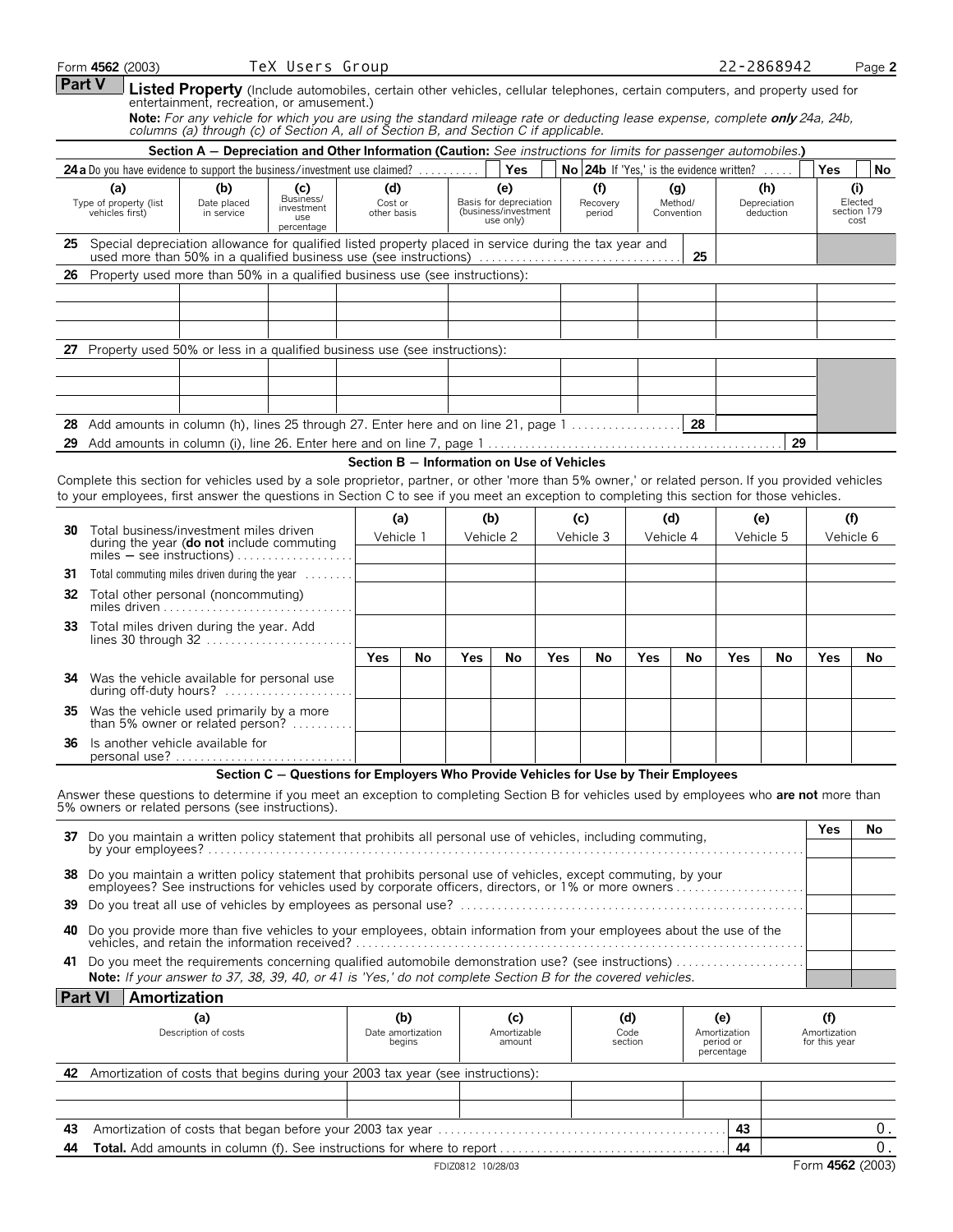Form 990, Page 2, Part II, Line 43 **Other Expenses Stmt**

| Other expenses not<br>covered above (itemize):                                                                                                                                                         | (A)<br>Total                                                                   | (B)<br>Program<br>services                               | (C)<br>Management<br>and general | (D)<br>Fundraising |
|--------------------------------------------------------------------------------------------------------------------------------------------------------------------------------------------------------|--------------------------------------------------------------------------------|----------------------------------------------------------|----------------------------------|--------------------|
| Gifts<br>Contract Labor<br>Liability Insurance<br>Workers Compensation<br>S/C Bursary acct<br>LaTeX 3: Payments Out<br>Conf-office/overhead<br>Member Renewal<br>Software Prod/Mailing<br>Amortization | 146.<br>735.<br>500.<br>467.<br>20.<br>420.<br>3,696.<br>469.<br>10,207.<br>0. | 146.<br>735.<br>20.<br>420.<br>3,696.<br>469.<br>10,207. | 500.<br>467.                     |                    |
| Total                                                                                                                                                                                                  | 16,660                                                                         | 15,693.                                                  | 967.                             |                    |

Form 990, Page 3, Part IV, Lines 57a & 57b **Land, Buildings and Equipment Statement**

|              | (a)<br>Cost/Other<br><b>Basis</b> | (b)<br>Accumulated<br>Depreciation | (c)<br><b>Book Value</b> |
|--------------|-----------------------------------|------------------------------------|--------------------------|
| Fixed Assets | 44,625.                           | 40,300.                            | 4,325.                   |
| Total        | 44,625.                           | 40,300.                            | 4,325.                   |

Form 990, Page 3, Part IV, Line 65 **Other Liabilities Statement**

| Line 65 - Other Liabilities:                                                                                                                               | <b>Beginning</b><br>of Year | End of<br>Year                 |
|------------------------------------------------------------------------------------------------------------------------------------------------------------|-----------------------------|--------------------------------|
| AMS Prepaid Memberships<br>Deferred conference donations<br>Payroll Liabilities: Federal P/R Taxes Payable<br>Payroll Liabilities: State P/R Taxes Payable |                             | 1,800.<br>100.<br>885.<br>195. |
| Total                                                                                                                                                      |                             | 2.980                          |

Form 990, Page 4, Part V **List of Officers, Etc. Statement**

| (A)<br>Name and address                                          | (B)<br>Title and<br>average hours per<br>week devoted<br>to position | (C)<br>Compensation<br>(if not paid,<br>enter $-0$ - $)$ | (D)<br>Contributions<br>to employee<br>benefit plans<br>and deferred<br>compensation | (E)<br>Expense<br>account<br>and other<br>allowances |
|------------------------------------------------------------------|----------------------------------------------------------------------|----------------------------------------------------------|--------------------------------------------------------------------------------------|------------------------------------------------------|
| Jim Hefferon<br>St. Michael's College<br>Colchester, VT<br>05439 | Director                                                             | 0.                                                       | 0                                                                                    |                                                      |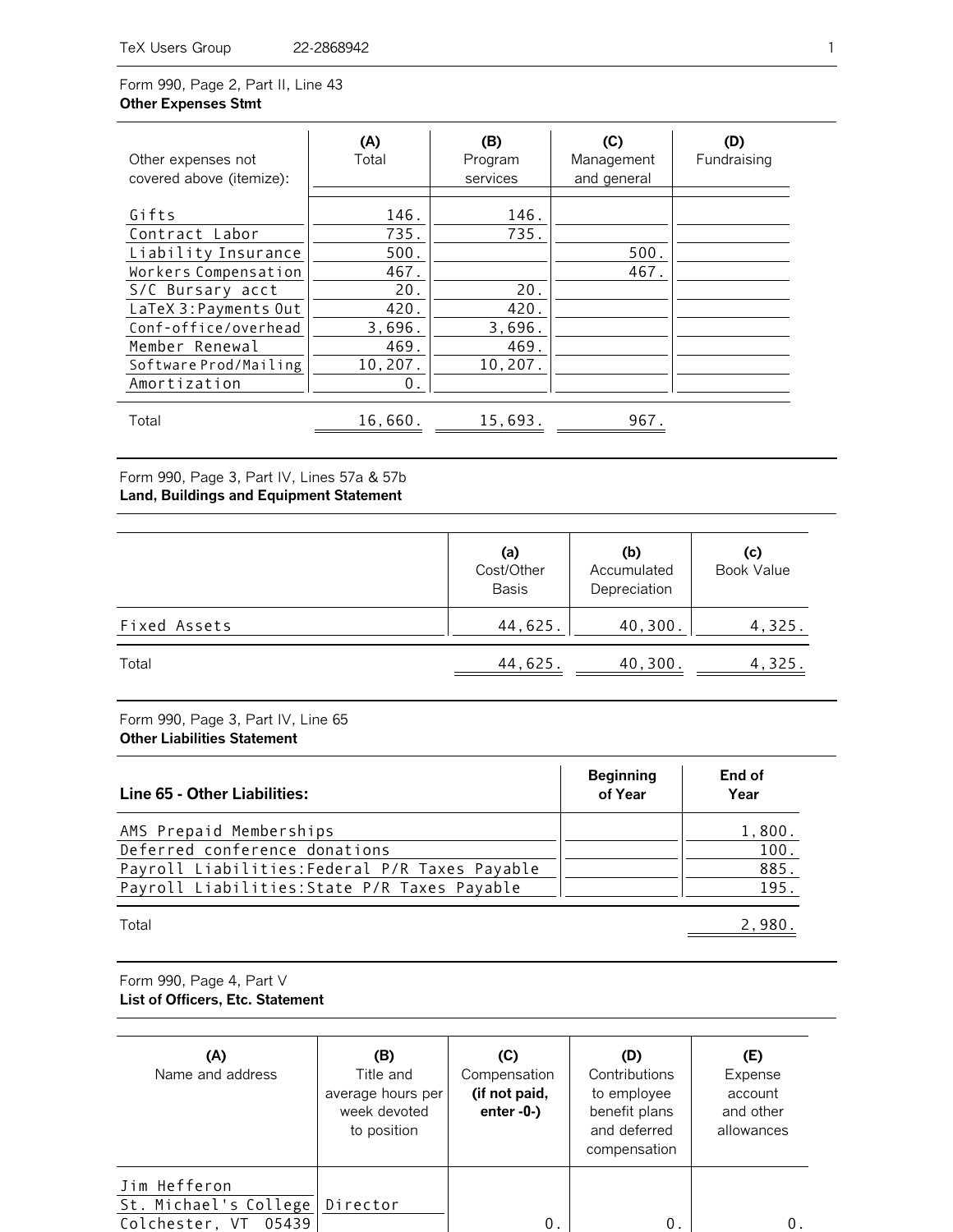## Form 990, Page 4, Part V **List of Officers, Etc. Statement**

Continued

| (A)<br>Name and address                                 | (B)<br>Title and<br>average hours per<br>week devoted<br>to position | (C)<br>Compensation<br>(if not paid,<br>$enter - 0-$ ) | (D)<br>Contributions<br>to employee<br>benefit plans<br>and deferred<br>compensation | (E)<br>Expense<br>account<br>and other<br>allowances |
|---------------------------------------------------------|----------------------------------------------------------------------|--------------------------------------------------------|--------------------------------------------------------------------------------------|------------------------------------------------------|
| Stephanie Hogue                                         |                                                                      |                                                        |                                                                                      |                                                      |
| Boston, MA<br>02113                                     | Director                                                             | 0.                                                     | $0$ .                                                                                | $0$ .                                                |
| Ross Moore                                              |                                                                      |                                                        |                                                                                      |                                                      |
| Macquarie University                                    | Director                                                             |                                                        |                                                                                      |                                                      |
| Sydney, Australia                                       |                                                                      | 0.                                                     | 0.                                                                                   | $0$ .                                                |
| Arthur Ogawa<br>40453 Cherokee Oaks Dr                  | Director                                                             |                                                        |                                                                                      |                                                      |
| Three Rivers, CA 93271                                  |                                                                      | $0$ .                                                  | $0$ .                                                                                | $0$ .                                                |
| Gerree Pecht                                            |                                                                      |                                                        |                                                                                      |                                                      |
| Princeton University                                    | Director                                                             |                                                        |                                                                                      |                                                      |
| Princeton, NJ<br>08544                                  |                                                                      | $\boldsymbol{0}$ .                                     | $0$ .                                                                                | $0$ .                                                |
| Cheryl Ponchin                                          |                                                                      |                                                        |                                                                                      |                                                      |
| Institute of Defense Analysis<br>Princeton, NJ<br>08540 | Director                                                             | 0.                                                     | 0.                                                                                   | $0$ .                                                |
| Michael Sofka                                           |                                                                      |                                                        |                                                                                      |                                                      |
| Rensselaer Polytech Institute                           | Director                                                             |                                                        |                                                                                      |                                                      |
| Troy, NY<br>10003                                       |                                                                      | $0$ .                                                  | $0$ .                                                                                | 0.                                                   |
| Philip Taylor                                           |                                                                      |                                                        |                                                                                      |                                                      |
| University of London                                    | Director                                                             |                                                        |                                                                                      |                                                      |
| Egham Surrey, United Kingdom                            |                                                                      | 0.                                                     | $0$ .                                                                                | 0.                                                   |

Total

 $\frac{0}{\cdot}$   $\equiv$  $\frac{0}{2}$  =  $0.$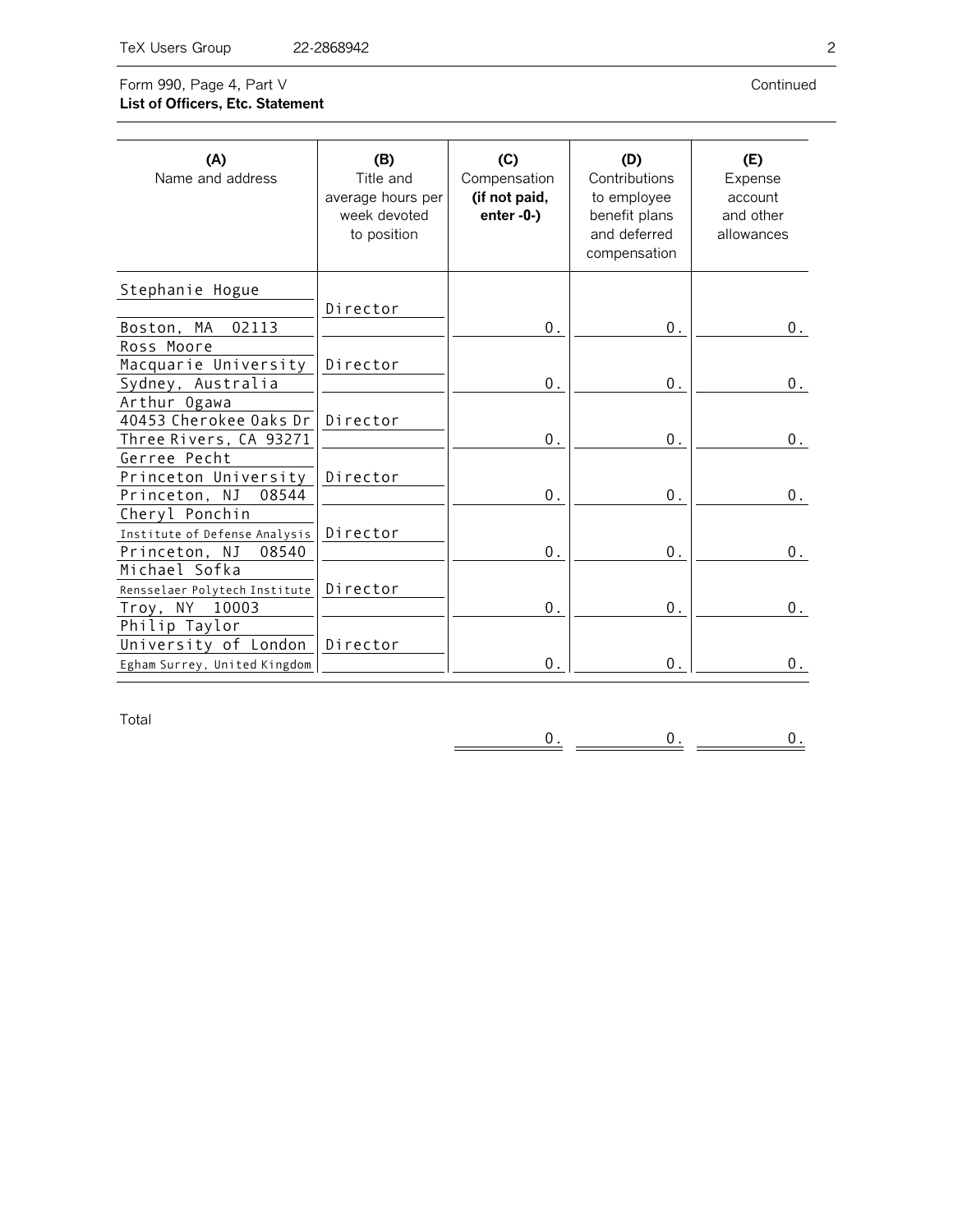#### **Supporting Statement of:**

#### Form 990 p 1/Line 1a

| <b>Description</b>                     | Amount  |
|----------------------------------------|---------|
| Annual Conf General Contribution       | 2,286.  |
| Annual Conf LUG speaker reimbursement  | 2,097.  |
| Annual Conf LUG speaker reimbursement  | 1,390.  |
| Bursary: Contributions In              | 702.    |
| General Contributions                  | 5,233.  |
| LaTeX3: Contributions In               | 641.    |
| TeX Development Fund: Contributions In | 3,683.  |
| Total                                  | 16,032. |

#### **Supporting Statement of:**

Form 990 p 2/Line 22-Cash

| <b>Description</b>                                                                                                            | Amount                     |
|-------------------------------------------------------------------------------------------------------------------------------|----------------------------|
| Contributions made by TUG: EuroTeX<br>Grant payments: TeX Development Fund<br>Contributions made by TUG: Workshop Pune, India | 2,000.<br>5,250.<br>2,100. |
| Total                                                                                                                         | 9.350.                     |

## **Supporting Statement of:**

Form 990 p 2/Line 24 column (B)

| <b>Description</b>                                                          | Amount        |
|-----------------------------------------------------------------------------|---------------|
| Subsidized conference fees (bursary out)<br>Subsidized memberships (LaTeX3) | 2,315.<br>455 |
| Total                                                                       | 2.770         |

#### **Supporting Statement of:**

Form 990 p 2/Line 35 column (C)

| <b>Description</b>   | Amount |
|----------------------|--------|
| Postage and Delivery | 333    |
| TUG store - shipping | 299    |
| Total                |        |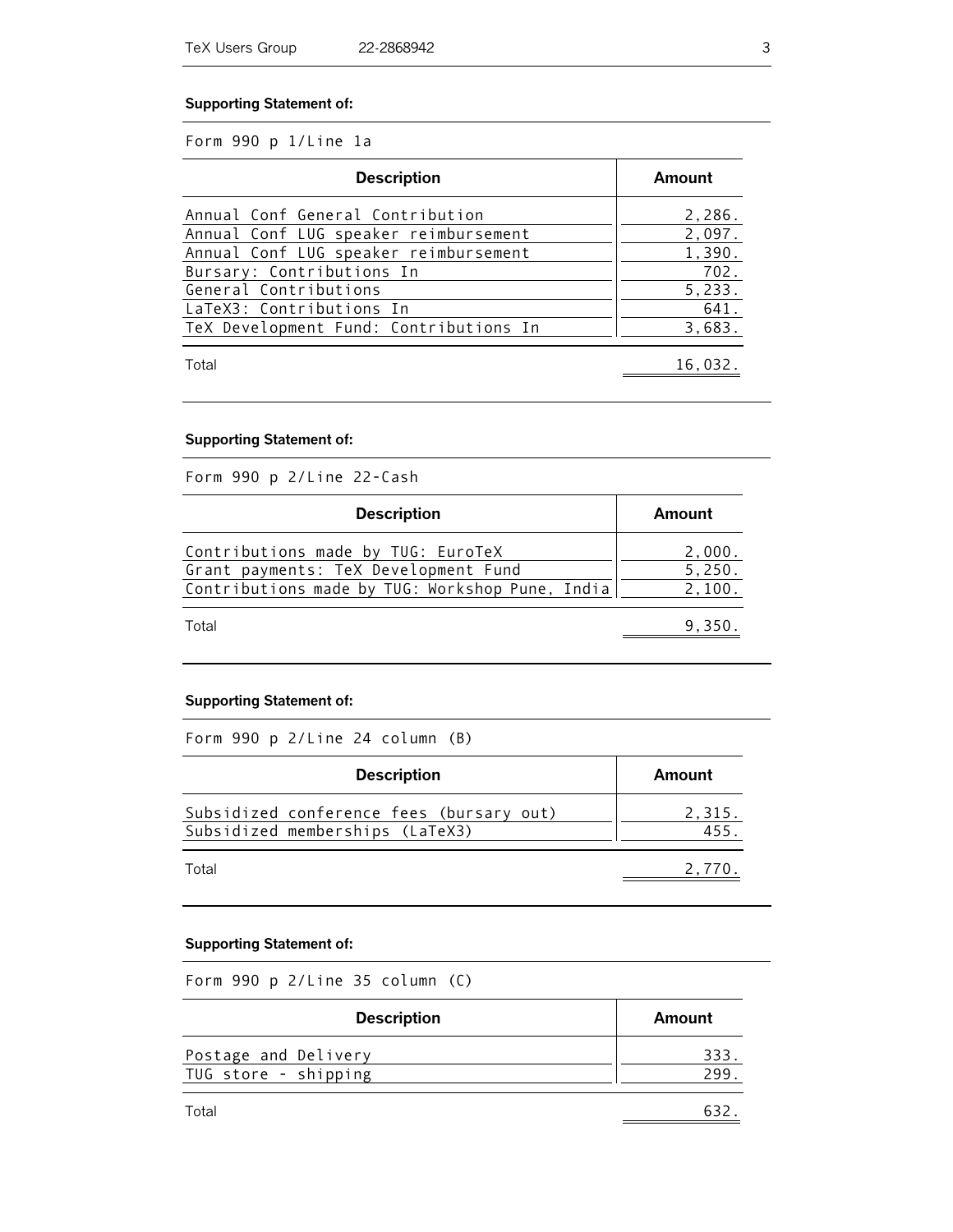#### **Supporting Statement of:**

|  |  |  |  | Form 990 p 3/Line 67, column (A) |  |
|--|--|--|--|----------------------------------|--|
|--|--|--|--|----------------------------------|--|

| <b>Description</b>                 | Amount             |
|------------------------------------|--------------------|
| Restricted as of 1/1<br>Net income | 118,978.<br>7.180. |
| Total                              | 126,158.           |

#### **Supporting Statement of:**

|  |  |  |  |  |  | Form 990 p 3/Line 68, column (A) |  |
|--|--|--|--|--|--|----------------------------------|--|
|--|--|--|--|--|--|----------------------------------|--|

| <b>Description</b>                                              | Amount         |
|-----------------------------------------------------------------|----------------|
| Restricted bursary as of 12/31<br>Restricted LaTeX3 as of 12/31 | 1,330.<br>168. |
| Total                                                           | 1.498          |

#### **Supporting Statement of:**

| Form 990 p 3/Line 46, column (B) |  |  |  |  |  |  |  |
|----------------------------------|--|--|--|--|--|--|--|
|----------------------------------|--|--|--|--|--|--|--|

| <b>Description</b>               | Amount    |
|----------------------------------|-----------|
| BOA Checking - 21203-10859:0ther | $-7,527.$ |
| BOA Money Mkt Bursry 2120411698  | 1,711.    |
| BofA Maximizer 21203-18374       | 28,902.   |
| OregonTelco CD 80144             | 133,750.  |
| Total                            | 156,836.  |

#### **Supporting Statement of:**

Form 990 p 6/Line 99(D)

| <b>Description</b> | Amount |
|--------------------|--------|
| Royalty            | 510    |
| Total              | 510    |

#### **Supporting Statement of:**

Form 990 -- Form 4562/Line 19, col c-2

| <b>Description</b> | Amount |
|--------------------|--------|
| Co-located server  | 300    |